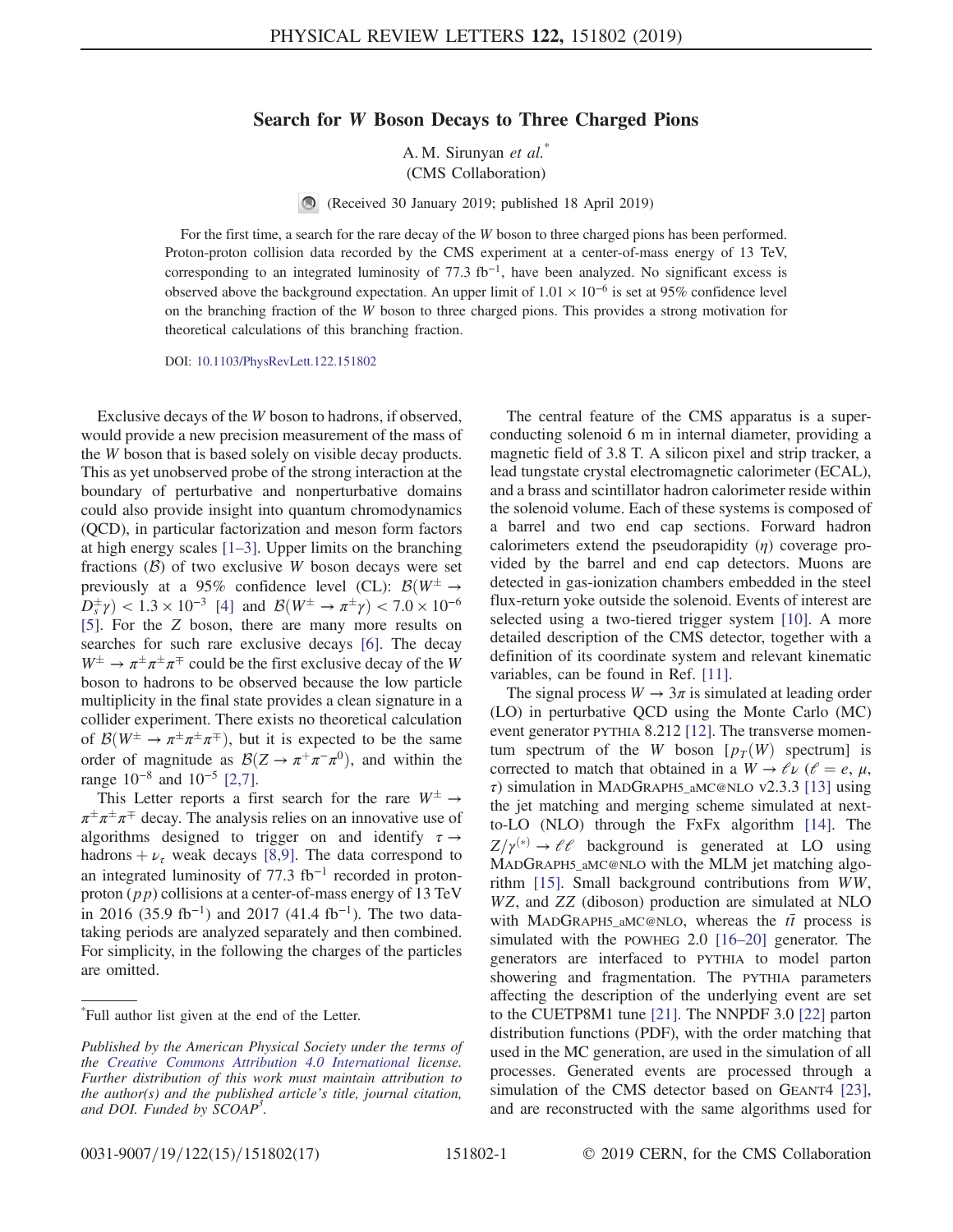data. Additional  $pp$  collisions in the same or nearby bunch crossings (pileup) are simulated, and reweighted to reproduce the pileup multiplicity measured in data.

The reconstruction of events relies on the particle-flow (PF) algorithm [\[24\]](#page-4-14), which combines information from the subdetectors to reconstruct and identify individual particles in an event. Combinations of these PF objects are used to reconstruct higher-level objects such as jets and hadronically decaying  $\tau$  leptons, denoted as  $\tau_h$ . The reconstructed vertex with the largest value of summed physics-object  $p_T^2$  is the primary pp interaction vertex. The physics objects are the jets, clustered using a jet-finding algorithm [\[25,26\]](#page-4-15) with the tracks assigned to the vertex as inputs, and the associated missing transverse momentum is the negative vector sum of the  $p_T$  of those jets. The jets are reconstructed from PF objects with the anti- $k<sub>T</sub>$  algorithm [\[25\]](#page-4-15) implemented in the FASTJET library [\[26,27\]](#page-4-16), using a distance parameter of 0.4.

Charged pions are reconstructed using the hadrons-plusstrips (HPS) algorithm [\[8,9\],](#page-4-3) which is primarily designed to reconstruct  $\tau_h$  candidates. This allows us to align the offline object reconstruction with the requirements of the analysis trigger, which are based on the presence of two high- $p_T \tau_h$ candidates, and to use advanced discriminators developed for the HPS algorithm to reject quark and gluon jets, electrons, and muons. The HPS algorithm is seeded using jets, and combines tracks and energy depositions in the ECAL to form  $\tau_h$  candidates. Three decay modes are reconstructed: 1-prong, 1-prong  $+\pi^0$ , and 3-prong [\[8,9\].](#page-4-3) The 1-prong decay mode of the HPS algorithm targets  $\tau$  leptons decaying to a charged pion and a  $\nu_{\tau}$ . About 85% of  $\tau$  leptons decaying to a charged pion and a  $\nu_{\tau}$ , and 15% of  $\tau$  leptons decaying to a charged pion, a neutral pion, and a  $\nu_{\tau}$ , are reconstructed as 1-prong  $\tau_h$  candidates. Charged-pion candidates are required to be reconstructed in the 1-prong decay mode of the algorithm. They need to be isolated, in that the sum of the  $p_T$  of charged particles and photons with  $p_T > 0.5$  GeV reconstructed with the PF algorithm around the  $\tau_h$  object reconstructed with the PF algorithm around the  $\tau_h$  object<br>within a cone of  $\Delta R = \sqrt{(\Delta \eta)^2 + (\Delta \phi)^2} = 0.3$  is required to be less than 2 GeV, where  $\phi$  denotes the azimuthal angle measured in radians. This isolation criterion has an efficiency above 90% for each pion. The pion candidates must also pass veto requirements for electrons and muons [\[8,9\]](#page-4-3). The discriminator against muons makes use of information from the muon detectors. The efficiency for true  $\tau_h$  or pions is larger than 99%, while the misidentification rate is about  $3.5 \times 10^{-3}$  [\[9\].](#page-4-17) The discriminator against electrons uses various hadron calorimeter and ECAL variables. Its efficiency is about 80%, with the misidentification rate of the order of  $3 \times 10^{-3}$  [\[9\].](#page-4-17) Pions must meet the minimum requirement that the distance of closest approach to the primary vertex satisfies  $|d_z| < 0.01$  cm along the beam direction, and  $d_{xy}$  < 0.01 cm in the transverse plane.

Events are selected using triggers that require the presence of two  $\tau_h$  candidates with  $p_T$  thresholds greater than 35 or 40 GeV, depending on the run. About 3% of the signal events have two pions with  $p_T > 35$  GeV at generator level. Offline, the two pion candidates that correspond to the trigger objects are required to be reconstructed in the 1-prong  $\tau_h$  decay mode, and to have  $p_T > 35$  GeV (or 40 GeV, depending on the trigger) and  $|\eta| < 2.1$ . In addition, a third pion candidate is required to be present in the event, and be reconstructed as a 1-prong  $\tau_h$  candidate with  $p_T > 18$  GeV and  $|\eta| < 2.3$ . The selected 1-prong  $\tau_h$ candidates are required to be separated from each other by at least  $\Delta R = 0.3$ , be isolated, and pass the discriminator against muons. They must not all have the same electric charge. At least two of the pions are also required to pass the discriminator against electrons. The reconstructed  $p<sub>T</sub>$  of the W boson, computed as the vectorial sum of the  $\vec{p}_T$  of the three pion candidates, is required to be greater than 40 GeV. This selection criterion has an efficiency greater than 90% for signal events passing the other criteria listed above, because the W bosons must have sufficiently high  $p<sub>T</sub>$  to pass the trigger requirements, and rejects more than twothirds of the background events.

The background is dominated by standard model events composed of jets produced through the strong interaction, referred to as QCD multijet events. This component is estimated from data, using a control region (CR1) with events that contain at least one HPS-reconstructed pion candidate failing the isolation condition. Such events are reweighted using an extrapolation factor that depends on the invariant mass of the three pions,  $m_{3\pi}$ , to obtain the QCD multijet contribution in the signal region (SR). The extrapolation factor is obtained from events complementary to the SR, selected with  $p_T(W) < 40$  GeV. The dependence on  $m_{3\pi}$  is parametrized with a linear function. Because of the poor statistical uncertainty in the region with  $p_T(W)$  < 40 GeV, the chosen linear dependence on mass suffices to parametrize the  $m_{3\pi}$  spectrum. The contribution to CR1 of processes other than QCD multijet events, in particular  $Z/\gamma^{(*)} \to \ell \ell$  events, is estimated from simulations and subtracted.

The second largest background corresponds to  $Z/\gamma^{(*)} \rightarrow$  $\ell \ell$  events. The contribution from  $Z/\gamma^{(*)} \to \tau \tau$  events, with  $\tau$  decays to one charged hadron and a neutrino, is dominant, but  $Z/\gamma^{(*)} \rightarrow ee$  and  $Z/\gamma^{(*)} \rightarrow \mu\mu$  events also enter the SR because electrons and muons can easily be wrongly reconstructed as isolated 1-prong  $\tau_h$  candidates by the HPS algorithm. The normalization of the  $Z/\gamma^{(*)} \rightarrow \ell \ell$ background is estimated from simulation using the cross section computed in FEWZ 3.1.b2 [\[28\].](#page-4-18) The  $p<sub>T</sub>$  of the Z boson and the mass spectra found in the LO simulation are corrected to match the data using correction factors obtained from  $Z \rightarrow \mu\mu$  events [\[29\]](#page-4-19). The  $m_{3\pi}$  distribution for  $Z/\gamma^{(*)} \rightarrow \ell \ell$  background in the SR comes from another control region in data (CR2), similar to the SR, but with the exception that two of the pion candidates are required to fail the discriminator that rejects electrons misidentified as  $\tau_h$ candidates. The CR2 is enriched in  $Z/\gamma^{(*)} \rightarrow ee$  events, but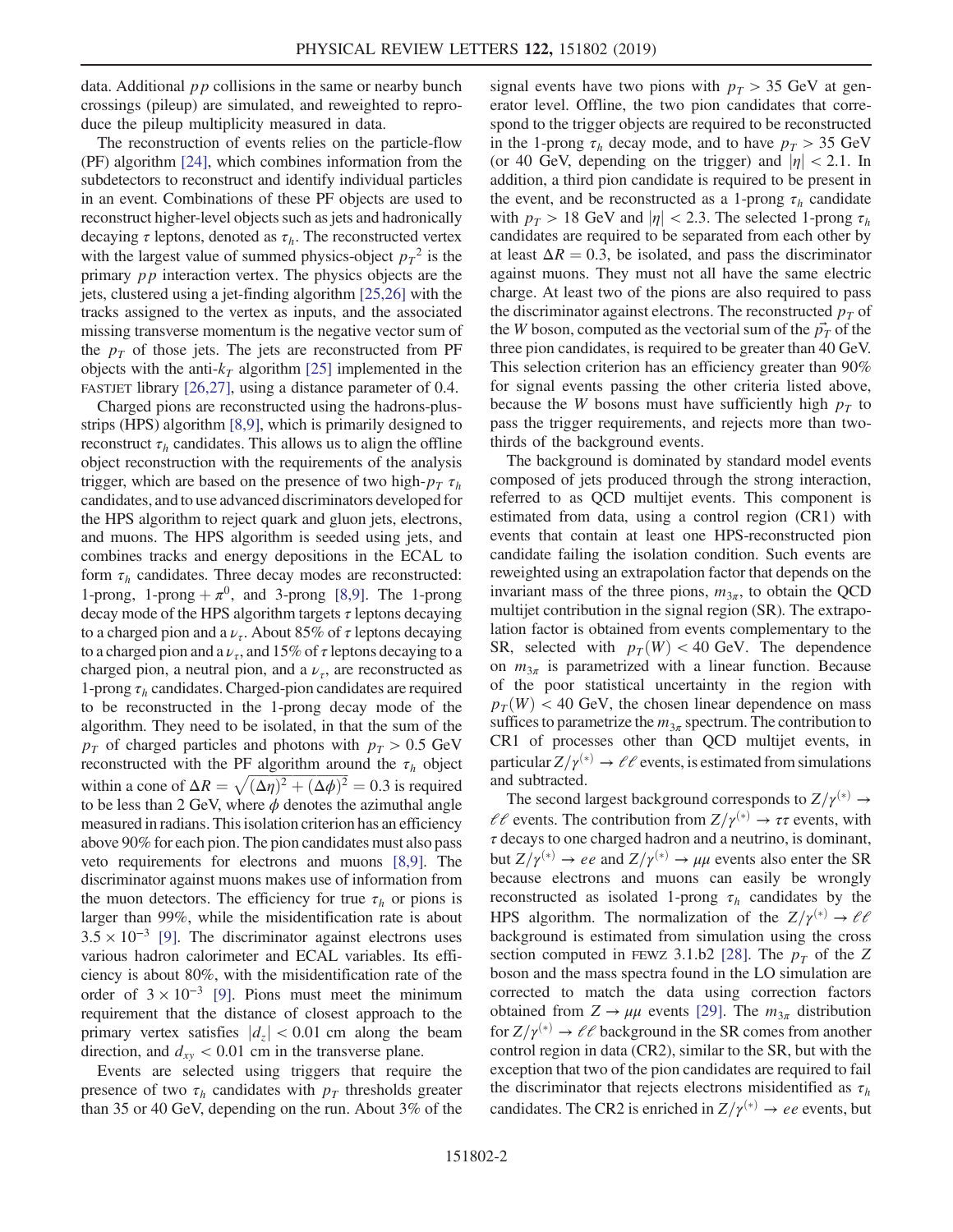the  $m_{3\pi}$  distribution has been verified to be compatible for all  $Z/\gamma^{(*)} \rightarrow \ell \ell$  decays.

The yields of the diboson, single top quark,  $t\bar{t}Z$ ,  $t\bar{t}W$ , and triboson backgrounds are small, and these processes are estimated from simulation. The normalization of the  $t\bar{t}$ background is estimated from simulation, while the  $m_{3\pi}$ distribution for these events is taken from data in a different control region (CR3) where there is at least one jet identified as originating from a bottom quark [\[30\],](#page-4-20) and where the pion candidates pass relaxed criteria that discriminate against muons and electrons.

The results are obtained by using a binned maximum likelihood fit to the  $m_{3\pi}$  distribution. The mass resolution for the signal process is about 7%. Systematic uncertainties are treated as nuisance parameters in the fit. The statistical uncertainty of the collected data constitutes about 90% of the total uncertainty in the final results.

The uncertainty in the integrated luminosity, applied to the signal and to backgrounds estimated from simulation, amounts to 2.5% in 2016 [\[31\]](#page-4-21) and 2.3% in 2017 [\[32\]](#page-4-22). Because of the limited size of the simulated samples in the SR, and data in CR1, CR2, and CR3, statistical uncertainties in individual bins of the  $m_{3\pi}$  distributions are treated as Poissonian nuisance parameters for all processes.

The leading systematic uncertainty is related to the pion identification efficiency and amounts to 5% per pion. This corresponds to an uncertainty of 15% for an event with three pions. The magnitude of the uncertainty is determined through a dedicated measurement in  $Z \to \tau_u \tau_h$  events, where the  $\tau_h$  candidates are reconstructed in the 1-prong decay mode and  $\tau_{\mu}$  denotes a  $\tau$  lepton decaying to a muon and neutrinos. The uncertainty in the trigger efficiency is uncorrelated with the pion identification efficiency uncertainty and amounts to an additional 3.5% for each pion accepted by the trigger [\[9\]](#page-4-17). For pions with  $35 < p_T < 40$  GeV, the trigger efficiency uncertainty is inflated by 10% because this  $p_T$ region corresponds to a turn-on of the trigger, where uncertainties in the energy scale of trigger objects lead to large uncertainties in the efficiency. The signal sample contains about 65% of the events that have both triggering pions with  $p_T > 40$  GeV, and 30% that have one triggering pion with  $35 < p_T < 40$  GeV. The uncertainty in the pion energy scale is also measured in  $Z \rightarrow \tau_{\mu} \tau_{h}$  events, and amounts to 1.2% [\[9\]](#page-4-17). It affects both the normalization and the  $m_{3\pi}$  distribution for simulated processes with pions or genuine  $\tau_h$  leptons. All these uncertainties are uncorrelated between the 2016 and 2017 data.

The uncertainty in the QCD multijet background comes from two sources. The first source reflects the parametrization of the extrapolation factor as a function of  $m_{3\pi}$  for events with at least one nonisolated pion candidate in CR1. The uncertainty in the slope of the linear function is propagated to the  $m_{3\pi}$  spectrum and treated as an uncertainty in the dependence of the distribution. The second source is related to the background estimation method, which makes use of events where at least one pion candidate is not isolated. This uncertainty amounts to 30%, and is also uncorrelated between the two data-taking periods. The magnitude of the uncertainty is estimated from the results of three studies. The first compares the default background estimate to that obtained from reweighting events where one of the pions fails the isolation condition but still has an isolation value below a weaker threshold as high as 6 GeV, resulting in a normalization difference up to 18%. In the second study, the default background estimate is compared to that obtained when the extrapolation factor is parametrized as a function of the leading pion  $p<sub>T</sub>$  or of  $p_T(W)$ . These alternative parametrizations lead to variations up to 20% in the QCD multijet background normalization. And in a third study, the agreement between data and predicted backgrounds is verified in a dedicated control region (CR4), where at least one of the pion candidates fails the  $d_{xy}$  or  $|d_z|$  requirements. The difference between the predicted backgrounds and data amounts to 23% in CR4. The uncertainty related to the subtraction of simulated events in CR1 is negligible with respect to the statistical uncertainty in the  $m_{3\pi}$  distribution of the QCD multijet background.

The theoretical uncertainty in the yield of the  $Z/\gamma^{(*)} \rightarrow$  $\ell\ell$  background is 2%, as determined in FEWZ 3.1.b2 [\[28\]](#page-4-18). The number of simulated  $Z/\gamma^{(*)} \rightarrow \ell \ell$  events selected in the SR is small, and a statistical uncertainty in the normalization must be included explicitly because a smoothed  $m_{3\pi}$  distribution from CR2 is used in the SR. The statistical uncertainty in the  $Z/\gamma^{(*)} \rightarrow \ell \ell$  yield amounts to 30  $(20)\%$  in 2016  $(2017)$ . The cross sections of the diboson production processes and their uncertainties arise from next-to-NLO computations made using MCFM (v8.0) [\[33\].](#page-4-23) The full next-to-NLO with next-to-next-toleading logarithmic order resummation of soft gluon corrections [\[34](#page-4-24)–39], performed with the TOP++ 2.0 pro-gram [\[40\]](#page-4-25), is used to compute a  $t\bar{t}$  production cross section equal to  $832^{+40}_{-45}$  pb using a top quark mass of 172.5 GeV.

The theoretical uncertainty in the yield of  $W$  bosons is  $4\%$ , as determined with FEWZ 3.1.b2 [\[41,42\].](#page-4-26) It includes PDF and scale uncertainties. An uncertainty in the reweighting of the PYTHIA signal sample to NLO as a function of the generated  $p_T(W)$  is also included. It amounts to 5% and is dominated by statistical uncertainties. As verified in  $Z \rightarrow \mu\mu$  events, the difference in the  $p_T$  spectra of the vector bosons between data and NLO simulation is at the subpercent level, and is therefore neglected.

Combining both data-taking periods, the  $m_{3\pi}$  distribution is shown in Fig. [1](#page-3-2). No significant excess above the expected background is observed. Upper limits at a 95% CL are set on the branching fraction of the W boson to three charged pions using the  $CL<sub>s</sub>$  method [\[43](#page-5-0)–45] and are shown in Fig. [2](#page-3-3). These are  $1.66 \times 10^{-6}$  in the 2016 data,  $1.36 \times 10^{-6}$ in the 2017 data. The combination of the two data sets leads to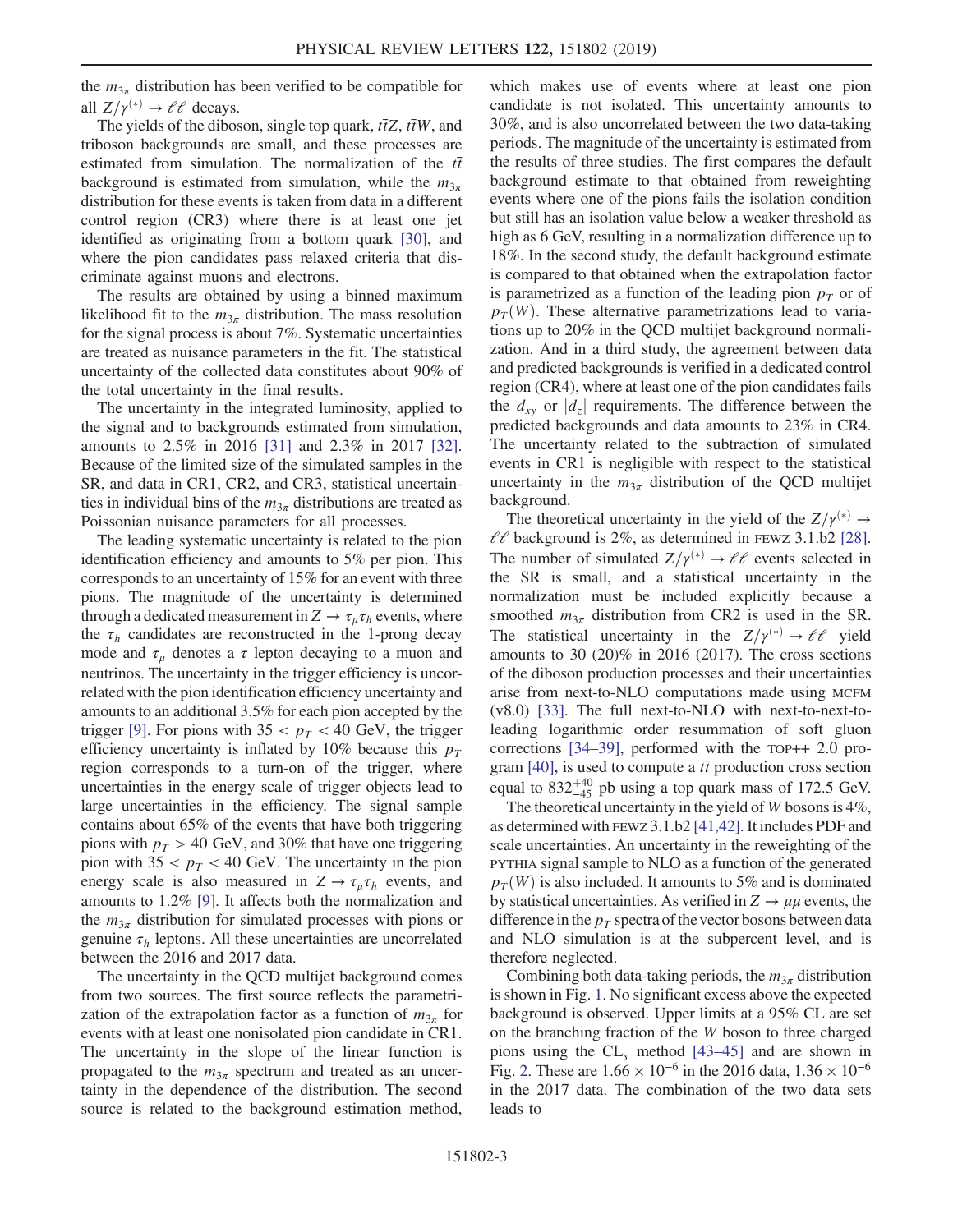<span id="page-3-2"></span>

FIG. 1. Observed and expected distributions of  $m_{3\pi}$ , using 77.3 fb<sup>−</sup><sup>1</sup> of data collected in 2016 and 2017. The normalization of the expected backgrounds results from the maximum likelihood fit to the data, which includes all systematic uncertainties. The background contributions are stacked upon each other, and the "others" background contribution includes events from diboson, triboson,  $t\bar{t}$ , single top quark,  $t\bar{t}Z$ , and  $t\bar{t}W$  production. The uncertainty band includes both statistical and systematic sources of uncertainty. The signal is normalized to  $\mathcal{B}(W \to 3\pi) = 10^{-6}$ , and is shown as an open stacked histogram.

$$
\mathcal{B}(W \to 3\pi) < 1.01 \times 10^{-6}.\tag{1}
$$

The expected sensitivity using the 2017 data is slightly worse than using the 2016 data despite the larger integrated luminosity because of higher  $p<sub>T</sub>$  thresholds to trigger the events during part of the run.

<span id="page-3-3"></span>

FIG. 2. Observed and expected upper limits on  $\mathcal{B}(W \to 3\pi)$  at 95% C. L. The expected limit corresponds to the assumption  $\mathcal{B}(W \to 3\pi) = 0.$ 

In summary, the first search for the rare decay of the W boson to three charged pions has been performed. The data correspond to an integrated luminosity of 77.3 fb<sup>−</sup><sup>1</sup> of proton-proton collisions collected in the CMS detector at a center-of-mass energy of 13 TeV. Events with W bosons are selected with a trigger designed to identify events with two  $\tau$  leptons decaying to hadrons and a neutrino. The data are compatible with the background hypothesis. The upper limit on the branching fraction of the W boson to three charged pions is  $1.01 \times 10^{-6}$  at 95% CL, which reduces the previous range of values and motivates theoretical calculations of this branching fraction.

We congratulate our colleagues in the CERN accelerator departments for the excellent performance of the LHC and thank the technical and administrative staffs at CERN and at other CMS institutes for their contributions to the success of the CMS effort. In addition, we gratefully acknowledge the computing centers and personnel of the Worldwide LHC Computing Grid for delivering so effectively the computing infrastructure essential to our analyses. Finally, we acknowledge the enduring support for the construction and operation of the LHC and the CMS detector provided by the following funding agencies: BMBWF and FWF (Austria); FNRS and FWO (Belgium); CNPq, CAPES, FAPERJ, FAPERGS, and FAPESP (Brazil); MES (Bulgaria); CERN; CAS, MoST, and NSFC (China); COLCIENCIAS (Colombia); MSES and CSF (Croatia); RPF (Cyprus); SENESCYT (Ecuador); MoER, ERC IUT, and ERDF (Estonia); Academy of Finland, MEC, and HIP (Finland); CEA and CNRS/IN2P3 (France); BMBF, DFG, and HGF (Germany); GSRT (Greece); NKFIA (Hungary); DAE and DST (India); IPM (Iran); SFI (Ireland); INFN (Italy); MSIP and NRF (Republic of Korea); MES (Latvia); LAS (Lithuania); MOE and UM (Malaysia); BUAP, CINVESTAV, CONACYT, LNS, SEP, and UASLP-FAI (Mexico); MOS (Montenegro); MBIE (New Zealand); PAEC (Pakistan); MSHE and NSC (Poland); FCT (Portugal); JINR (Dubna); MON, RosAtom, RAS, RFBR, and NRC KI (Russia); MESTD (Serbia); SEIDI, CPAN, PCTI, and FEDER (Spain); MOSTR (Sri Lanka); Swiss Funding Agencies (Switzerland); MST (Taipei); ThEPCenter, IPST, STAR, and NSTDA (Thailand); TUBITAK and TAEK (Turkey); NASU and SFFR (Ukraine); STFC (United Kingdom); DOE and NSF (U.S.).

- <span id="page-3-0"></span>[1] Y. Grossman, K. Matthias, and M. Neubert, Exclusive radiative decays of W and Z bosons in QCD factorization, [J. High Energy Phys. 04 \(2015\) 101.](https://doi.org/10.1007/JHEP04(2015)101)
- <span id="page-3-1"></span>[2] T. Melia, Exclusive hadronic W decay:  $W \rightarrow \pi \gamma$  and  $W \rightarrow \pi^+\pi^+\pi^-$ , [Nucl. Part. Phys. Proc.](https://doi.org/10.1016/j.nuclphysbps.2015.09.341) 273–275, 2102 [\(2016\).](https://doi.org/10.1016/j.nuclphysbps.2015.09.341)
- [3] G. Perez, Y. Soreq, E. Stamou, and K. Tobioka, Prospects for measuring the Higgs boson coupling to light quarks, Phys. Rev. D 93[, 013001 \(2016\)](https://doi.org/10.1103/PhysRevD.93.013001).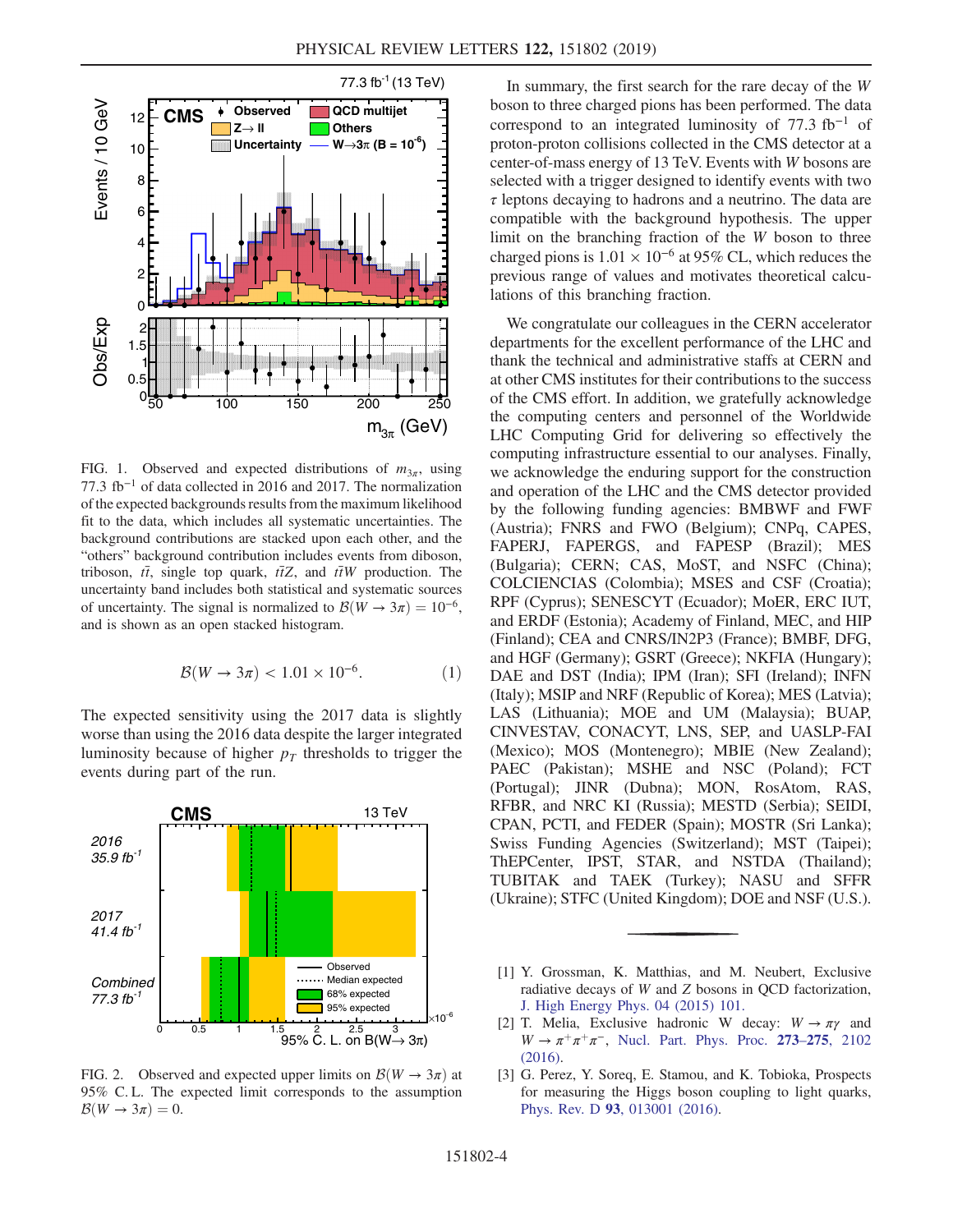- <span id="page-4-0"></span>[4] F. Abe et al. (CDF Collaboration), Search for the rare decay F. Abe *et al.* (CDF Collaboration), Search for the rare decay<br>  $W^{\pm} \rightarrow D_s^{+-} \gamma$  in *pp* collisions at  $\sqrt{s} = 1.8$  TeV, [Phys.](https://doi.org/10.1103/PhysRevD.58.091101) Rev. D 58[, 091101 \(1998\)](https://doi.org/10.1103/PhysRevD.58.091101).
- <span id="page-4-1"></span>[5] T. Aaltonen *et al.* (CDF Collaboration), Search for the rare T. Aaltonen *et al.* (CDF Collaboration), Search for the rare radiative decay:  $W \rightarrow \pi \gamma$  in  $p \bar{p}$  collisions at  $\sqrt{s} = 1.96$  TeV, Phys. Rev. D 85[, 032001 \(2012\)](https://doi.org/10.1103/PhysRevD.85.032001).
- <span id="page-4-2"></span>[6] M. Tanabashi et al. (Particle Data Group), Review of particle physics, Phys. Rev. D 98[, 030001 \(2018\).](https://doi.org/10.1103/PhysRevD.98.030001)
- [7] M. Mangano and T. Melia, Rare exclusive hadronic W decays in a  $t\bar{t}$  environment, [Eur. Phys. J. C](https://doi.org/10.1140/epjc/s10052-015-3482-x) 75, 258 (2015).
- <span id="page-4-3"></span>[8] CMS Collaboration, Reconstruction and identification of  $\tau$ lepton decays to hadrons and  $\nu_{\tau}$  at CMS, [J. Instrum.](https://doi.org/10.1088/1748-0221/11/01/P01019) 11, [P01019 \(2016\)](https://doi.org/10.1088/1748-0221/11/01/P01019).
- <span id="page-4-17"></span>[9] CMS Collaboration, Performance of reconstruction and identification of  $\tau$  leptons decaying to hadrons and  $\nu_{\tau}$  in pp tification of  $\tau$  leptons decaying to hadrons and  $\nu_{\tau}$  in p<sub>I</sub> collisions at  $\sqrt{s} = 13$  TeV, J. Instrum. **13**[, P10005 \(2018\).](https://doi.org/10.1088/1748-0221/13/10/P10005)
- <span id="page-4-4"></span>[10] CMS Collaboration, The CMS trigger system, [J. Instrum.](https://doi.org/10.1088/1748-0221/12/01/P01020) 12[, P01020 \(2017\)](https://doi.org/10.1088/1748-0221/12/01/P01020).
- <span id="page-4-5"></span>[11] CMS Collaboration, The CMS experiment at the CERN LHC, J. Instrum. 3[, S08004 \(2008\).](https://doi.org/10.1088/1748-0221/3/08/S08004)
- <span id="page-4-6"></span>[12] T. Sjöstrand, S. Ask, J. R. Christiansen, R. Corke, N. Desai, P. Ilten, S. Mrenna, S. Prestel, C. O. Rasmussen, and P. Z. Skands, An introduction to PYTHIA 8.2, [Comput. Phys.](https://doi.org/10.1016/j.cpc.2015.01.024) Commun. 191[, 159 \(2015\)](https://doi.org/10.1016/j.cpc.2015.01.024).
- <span id="page-4-7"></span>[13] J. Alwall, R. Frederix, S. Frixione, V. Hirschi, F. Maltoni, O. Mattelaer, H. S. Shao, T. Stelzer, P. Torrielli, and M. Zaro, The automated computation of tree-level and next-toleading order differential cross sections, and their matching to parton shower simulations, [J. High Energy Phys. 07](https://doi.org/10.1007/JHEP07(2014)079) [\(2014\) 079.](https://doi.org/10.1007/JHEP07(2014)079)
- <span id="page-4-8"></span>[14] R. Frederix and S. Frixione, Merging meets matching in MC@NLO, [J. High Energy Phys. 12 \(2012\) 061.](https://doi.org/10.1007/JHEP12(2012)061)
- <span id="page-4-9"></span>[15] J. Alwall, S. Höche, F. Krauss, N. Lavesson, L. Lönnblad, F. Maltoni, M. L. Mangano, M. Moretti, C. G. Papadopoulos, F. Piccinini, S. Schumann, M. Treccani, J. Winter, and M. Worek, Comparative study of various algorithms for the merging of parton showers and matrix elements in hadronic collisions, [Eur. Phys. J. C](https://doi.org/10.1140/epjc/s10052-007-0490-5) 53, 473 (2008).
- <span id="page-4-10"></span>[16] P. Nason, A new method for combining NLO QCD with shower Monte Carlo algorithms, [J. High Energy Phys. 11](https://doi.org/10.1088/1126-6708/2004/11/040) [\(2004\) 040.](https://doi.org/10.1088/1126-6708/2004/11/040)
- [17] S. Frixione, P. Nason, and C. Oleari, Matching NLO QCD computations with parton shower simulations: The POW-HEG method, [J. High Energy Phys. 11 \(2007\) 070.](https://doi.org/10.1088/1126-6708/2007/11/070)
- [18] S. Alioli, P. Nason, C. Oleari, and E. Re, NLO Higgs boson production via gluon fusion matched with shower in POWHEG, [J. High Energy Phys. 04 \(2009\) 002.](https://doi.org/10.1088/1126-6708/2009/04/002)
- [19] S. Alioli, P. Nason, C. Oleari, and E. Re, A general framework for implementing NLO calculations in shower Monte Carlo programs: the POWHEG BOX, [J. High Energy](https://doi.org/10.1007/JHEP06(2010)043) [Phys. 06 \(2010\) 043.](https://doi.org/10.1007/JHEP06(2010)043)
- [20] S. Alioli, K. Hamilton, P. Nason, C. Oleari, and E. Re, Jet pair production in POWHEG, [J. High Energy Phys. 04](https://doi.org/10.1007/JHEP04(2011)081) [\(2011\) 081.](https://doi.org/10.1007/JHEP04(2011)081)
- <span id="page-4-11"></span>[21] CMS Collaboration, Event generator tunes obtained from underlying event and multiparton scattering measurements, [Eur. Phys. J. C](https://doi.org/10.1140/epjc/s10052-016-3988-x) 76, 155 (2016).
- <span id="page-4-12"></span>[22] R. D. Ball et al. (NNPDF Collaboration), Parton distributions for the LHC Run II, [J. High Energy Phys. 04 \(2015\)](https://doi.org/10.1007/JHEP04(2015)040) [040.](https://doi.org/10.1007/JHEP04(2015)040)
- <span id="page-4-13"></span>[23] S. Agostinelli et al. (GEANT4 Collaboration), GEANT4-A simulation toolkit, [Nucl. Instrum. Methods Phys. Res.,](https://doi.org/10.1016/S0168-9002(03)01368-8) Sect. A 506[, 250 \(2003\)](https://doi.org/10.1016/S0168-9002(03)01368-8).
- <span id="page-4-14"></span>[24] CMS Collaboration, Particle-flow reconstruction and global event description with the CMS detector, [J. Instrum.](https://doi.org/10.1088/1748-0221/12/10/P10003) 12, [P10003 \(2017\)](https://doi.org/10.1088/1748-0221/12/10/P10003).
- <span id="page-4-15"></span>[25] M. Cacciari, G. P. Salam, and G. Soyez, The anti- $k_T$  jet clustering algorithm, [J. High Energy Phys. 04 \(2008\)](https://doi.org/10.1088/1126-6708/2008/04/063) [063.](https://doi.org/10.1088/1126-6708/2008/04/063)
- <span id="page-4-16"></span>[26] M. Cacciari, G. P. Salam, and G. Soyez, FastJet user manual, [Eur. Phys. J. C](https://doi.org/10.1140/epjc/s10052-012-1896-2) 72, 1896 (2012).
- [27] M. Cacciari and G. P. Salam, Dispelling the  $N^3$  myth for the  $k_T$  jet-finder, [Phys. Lett. B](https://doi.org/10.1016/j.physletb.2006.08.037) 641, 57 (2006).
- <span id="page-4-18"></span>[28] Y. Li and F. Petriello, Combining QCD and electroweak corrections to dilepton production in FEWZ, [Phys. Rev. D](https://doi.org/10.1103/PhysRevD.86.094034) 86[, 094034 \(2012\).](https://doi.org/10.1103/PhysRevD.86.094034)
- <span id="page-4-19"></span>[29] CMS Collaboration, Observation of the Higgs boson decay to a pair of  $\tau$  leptons with the CMS detector, [Phys. Lett. B](https://doi.org/10.1016/j.physletb.2018.02.004) 779[, 283 \(2018\)](https://doi.org/10.1016/j.physletb.2018.02.004).
- <span id="page-4-20"></span>[30] CMS Collaboration, Identification of heavy-flavour jets with the CMS detector in *pp* collisions at 13 TeV, [J. Instrum.](https://doi.org/10.1088/1748-0221/13/05/P05011) 13[, P05011 \(2018\)](https://doi.org/10.1088/1748-0221/13/05/P05011).
- <span id="page-4-21"></span>[31] CMS Collaboration, CMS Luminosity Measurements for the 2016 Data Taking Period, CERN, Geneva, Switzerland, CMS Physics Analysis Summary Report No. CMS-PAS-LUM-17-001, 2017, [https://cds.cern.ch/record/2257069.](https://cds.cern.ch/record/2257069)
- <span id="page-4-22"></span>[32] CMS Collaboration, CMS luminosity measurement for the CMS Collaboration, CMS luminosity measurement for the 2017 data-taking period at  $\sqrt{s} = 13$  TeV, CERN, Geneva, Switzerland, CMS Physics Analysis Summary Report No. CMS-PAS-LUM-17-004, 2018, [https://cds.cern.ch/](https://cds.cern.ch/record/2621960) [record/2621960.](https://cds.cern.ch/record/2621960)
- <span id="page-4-23"></span>[33] J. M. Campbell and R. K. Ellis, MCFM for the Tevatron and the LHC, [Nucl. Phys. B, Proc. Suppl.](https://doi.org/10.1016/j.nuclphysbps.2010.08.011) 205–206, 10 [\(2010\).](https://doi.org/10.1016/j.nuclphysbps.2010.08.011)
- <span id="page-4-24"></span>[34] M. Beneke, P. Falgari, S. Klein, and C. Schwinn, Hadronic top quark pair production with NNLL threshold resummation, Nucl. Phys. B855[, 695 \(2012\)](https://doi.org/10.1016/j.nuclphysb.2011.10.021).
- [35] M. Cacciari, M. Czakon, M. Mangano, A. Mitov, and P. Nason, Top pair production at hadron colliders with next-tonext-to-leading logarithmic soft-gluon resummation, [Phys.](https://doi.org/10.1016/j.physletb.2012.03.013) Lett. B 710[, 612 \(2012\).](https://doi.org/10.1016/j.physletb.2012.03.013)
- [36] P. Bärnreuther, M. Czakon, and A. Mitov, Percent Level Precision Physics at the Tevatron: First Genuine NNLO QCD Corrections to  $q\bar{q} \rightarrow t\bar{t} + X$ , [Phys. Rev. Lett.](https://doi.org/10.1103/PhysRevLett.109.132001) 109, [132001 \(2012\).](https://doi.org/10.1103/PhysRevLett.109.132001)
- [37] M. Czakon and A. Mitov, NNLO corrections to top pair production at hadron colliders: The quark-gluon reaction, [J. High Energy Phys. 01 \(](https://doi.org/10.1007/JHEP01(2013)080)2013) 080.
- [38] M. Czakon and A. Mitov, NNLO corrections to top pair production at hadron colliders: the all-fermionic scattering channels, [J. High Energy Phys. 12 \(2012\) 054.](https://doi.org/10.1007/JHEP12(2012)054)
- [39] M. Czakon, P. Fiedler, and A. Mitov, Total Top Quark Pair Production Cross Section at Hadron Colliders Through  $O(\alpha_s^4)$ , Phys. Rev. Lett. 110[, 252004 \(2013\).](https://doi.org/10.1103/PhysRevLett.110.252004)
- <span id="page-4-25"></span>[40] M. Czakon and A. Mitov, Top++: A program for the calculation of the top pair cross section at hadron colliders, [Comput. Phys. Commun.](https://doi.org/10.1016/j.cpc.2014.06.021) 185, 2930 (2014).
- <span id="page-4-26"></span>[41] R. Gavin, Y. Li, F. Petriello, and S. Quackenbush, W physics at the LHC with FEWZ 2.1, [Comput. Phys. Commun.](https://doi.org/10.1016/j.cpc.2012.09.005) 184, [209 \(2013\)](https://doi.org/10.1016/j.cpc.2012.09.005).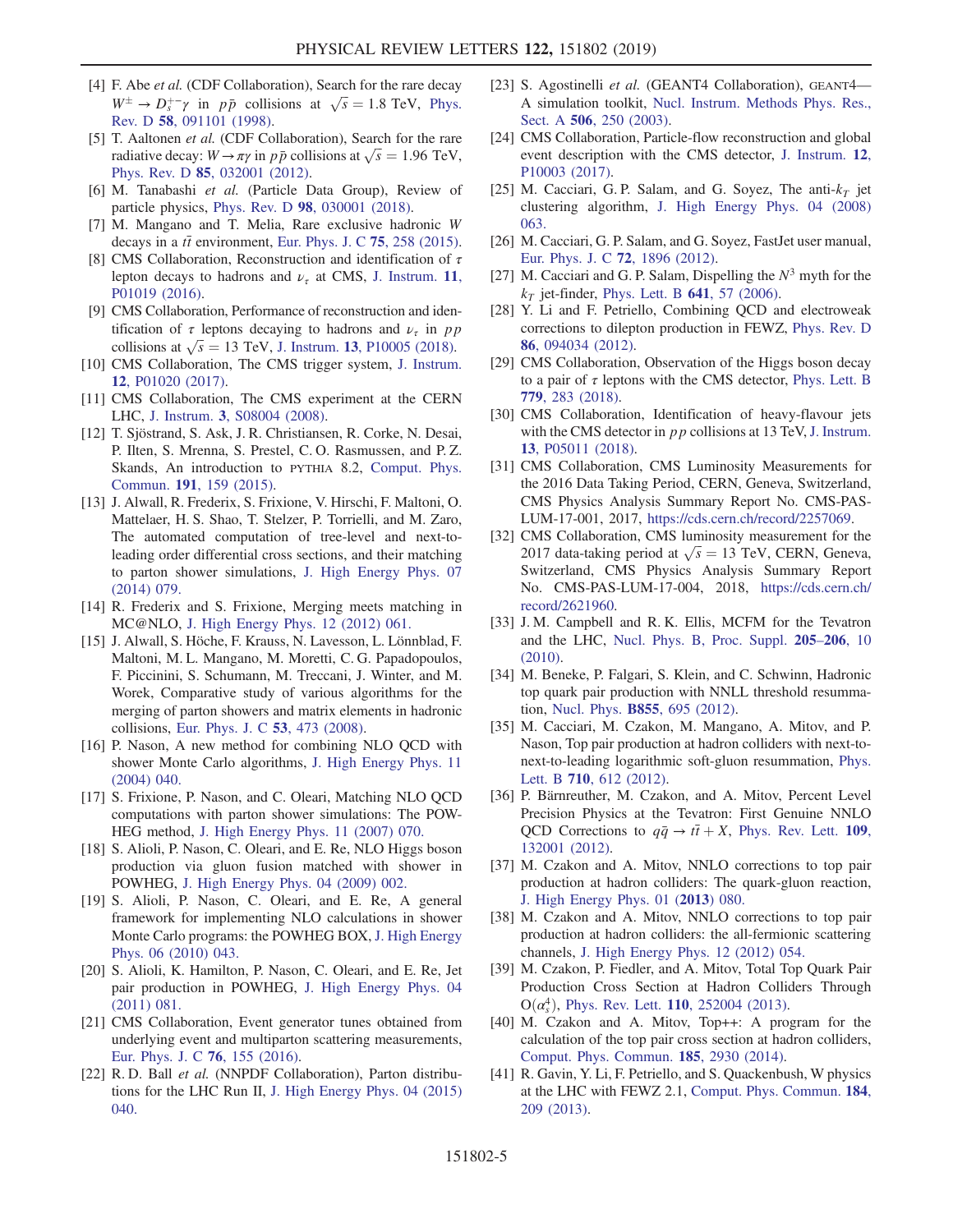- [42] K. Melnikov and F. Petriello, Electroweak gauge boson production at hadron colliders through  $O(\alpha_S^2)$ , [Phys. Rev. D](https://doi.org/10.1103/PhysRevD.74.114017) 74[, 114017 \(2006\).](https://doi.org/10.1103/PhysRevD.74.114017)
- <span id="page-5-0"></span>[43] ATLAS and CMS Collaborations, LHC Higgs Combination Group, Procedure for the LHC Higgs boson search combination in Summer 2011, CERN, Geneva, Switzerland, Technical Report Nos. ATL-PHYS-PUB

2011-11, CMS NOTE 2011/005, 2011, [https://cds.cern](https://cds.cern.ch/record/1379837) [.ch/record/1379837](https://cds.cern.ch/record/1379837).

- [44] T. Junk, Confidence level computation for combining searches with small statistics, [Nucl. Instrum. Methods Phys.](https://doi.org/10.1016/S0168-9002(99)00498-2) [Res., Sect. A](https://doi.org/10.1016/S0168-9002(99)00498-2) 434, 435 (1999).
- [45] A. L. Read, Presentation of search results: The  $CL<sub>s</sub>$  technique, J. Phys. G 28[, 2693 \(2002\).](https://doi.org/10.1088/0954-3899/28/10/313)

<span id="page-5-12"></span><span id="page-5-11"></span><span id="page-5-10"></span><span id="page-5-9"></span><span id="page-5-8"></span><span id="page-5-7"></span><span id="page-5-6"></span><span id="page-5-5"></span><span id="page-5-4"></span><span id="page-5-3"></span><span id="page-5-2"></span><span id="page-5-1"></span>A. M. Sirunyan,<sup>1</sup> A. Tumasyan,<sup>1</sup> W. Adam,<sup>2</sup> F. Ambrogi,<sup>2</sup> E. Asilar,<sup>2</sup> T. Bergauer,<sup>2</sup> J. Brandstetter,<sup>2</sup> M. Dragicevic,<sup>2</sup> J. Erö,<sup>2</sup> A. Escalante Del Valle,<sup>2</sup> M. Flechl,<sup>2</sup> R. Frühwirth,<sup>[2,b](#page-14-0)</sup> V. M. Ghete,<sup>2</sup> J. Hrubec,<sup>2</sup> M. Jeitler,<sup>2[,b](#page-14-0)</sup> N. Krammer,<sup>2</sup> I. Krätschmer,<sup>2</sup> D. Liko,<sup>2</sup> T. Madlener,<sup>2</sup> I. Mikulec,<sup>2</sup> N. Rad,<sup>2</sup> H. Rohringer,<sup>2</sup> J. Schieck,<sup>[2,b](#page-14-0)</sup> R. Schöfbeck,<sup>2</sup> M. Spanring,<sup>2</sup> D. Spitzbart,<sup>2</sup> W. Waltenberger,<sup>2</sup> J. Wittmann,<sup>2</sup> C.-E. Wulz,<sup>[2,b](#page-14-0)</sup> M. Zarucki,<sup>2</sup> V. Chekhovsky,<sup>3</sup> V. Mossolov,<sup>3</sup> J. Suarez Gonzalez,<sup>3</sup> E. A. De Wolf,<sup>4</sup> D. Di Croce,<sup>4</sup> X. Janssen,<sup>4</sup> J. Lauwers,<sup>4</sup> A. Lelek,<sup>4</sup> M. Pieters,<sup>4</sup> H. Van Haevermaet,<sup>4</sup> P. Van Mechelen,<sup>4</sup> N. Van Remortel,<sup>4</sup> F. Blekman,<sup>5</sup> J. D'Hondt,<sup>5</sup> J. De Clercq,<sup>5</sup> K. Deroover,<sup>5</sup> G. Flouris,<sup>5</sup> D. Lontkovskyi,<sup>5</sup> S. Lowette,<sup>5</sup> I. Marchesini,<sup>5</sup> S. Moortgat,<sup>5</sup> L. Moreels,<sup>5</sup> Q. Python,<sup>5</sup> K. Skovpen,<sup>5</sup> S. Tavernier,<sup>5</sup> W. Van Doninck,<sup>5</sup> P. Van Mulders,<sup>5</sup> I. Van Parijs,<sup>5</sup> D. Beghin,<sup>6</sup> B. Bilin,<sup>6</sup> H. Brun,<sup>6</sup> B. Clerbaux,<sup>6</sup> G. De Lentdecker,<sup>6</sup> H. Delannoy,<sup>6</sup> B. Dorney,<sup>6</sup> G. Fasanella,<sup>6</sup> L. Favart,<sup>6</sup> A. Grebenyuk,<sup>6</sup> A. K. Kalsi,<sup>6</sup> J. Luetic,<sup>6</sup> A. Popov,<sup>[6,c](#page-14-1)</sup> N. Postiau,<sup>6</sup> E. Starling,<sup>6</sup> L. Thomas,<sup>6</sup> C. Vander Velde,<sup>6</sup> P. Vanlaer,<sup>6</sup> D. Vannerom,<sup>6</sup> Q. Wang,<sup>6</sup> T. Cornelis,<sup>7</sup> D. Dobur,<sup>7</sup> A. Fagot,<sup>7</sup> M. Gul,<sup>7</sup> I. Khvastunov,<sup>[7,d](#page-14-2)</sup> C. Roskas,<sup>7</sup> D. Trocino,<sup>7</sup> M. Tytgat,<sup>7</sup> W. Verbeke,<sup>7</sup> B. Vermassen,<sup>7</sup> M. Vit,<sup>7</sup> N. Zaganidis,<sup>7</sup> O. Bondu,<sup>8</sup> G. Bruno,<sup>8</sup> C. Caputo,<sup>8</sup> P. David,<sup>8</sup> C. Delaere, <sup>8</sup> M. Delcourt, <sup>8</sup> A. Giammanco, <sup>8</sup> G. Krintiras, <sup>8</sup> V. Lemaitre, <sup>8</sup> A. Magitteri, <sup>8</sup> K. Piotrzkowski, <sup>8</sup> A. Saggio, <sup>8</sup> M. Vidal Marono,<sup>8</sup> P. Vischia,<sup>8</sup> J. Zobec,<sup>8</sup> F. L. Alves,<sup>9</sup> G. A. Alves,<sup>9</sup> G. Correia Silva,<sup>9</sup> C. Hensel,<sup>9</sup> A. Moraes,<sup>9</sup> M. E. Pol,<sup>9</sup> P. Rebello Teles,<sup>9</sup> E. Belchior Batista Das Chagas,<sup>10</sup> W. Carvalho,<sup>10</sup> J. Chinellato,<sup>1[0,e](#page-14-3)</sup> E. Coelho,<sup>10</sup> E. M. Da Costa,<sup>10</sup> G. G. Da Silveira, <sup>10[,f](#page-14-4)</sup> D. De Jesus Damiao, <sup>10</sup> C. De Oliveira Martins, <sup>10</sup> S. Fonseca De Souza, <sup>10</sup> L. M. Huertas Guativa, <sup>10</sup> H. Malbouisson,<sup>10</sup> D. Matos Figueiredo,<sup>10</sup> M. Melo De Almeida,<sup>10</sup> C. Mora Herrera,<sup>10</sup> L. Mundim,<sup>10</sup> H. Nogima,<sup>10</sup> W. L. Prado Da Silva,<sup>10</sup> L. J. Sanchez Rosas,<sup>10</sup> A. Santoro,<sup>10</sup> A. Sznajder,<sup>10</sup> M. Thiel,<sup>10</sup> E. J. Tonelli Manganote,<sup>10[,e](#page-14-3)</sup> F. Torres Da Silva De Araujo,<sup>10</sup> A. Vilela Pereira,<sup>10</sup> S. Ahuja,<sup>11a</sup> C. A. Bernardes,<sup>11a</sup> L. Calligaris,<sup>11a</sup> T. R. Fernandez Perez Tomei,<sup>11a</sup> E. M. Gregores,<sup>11a,11b</sup> P. G. Mercadante,<sup>11a,11b</sup> S. F. Novaes,<sup>11a</sup> Sandra S. Padula,<sup>11a</sup> A. Aleksandrov,<sup>12</sup> R. Hadjiiska,<sup>12</sup> P. Iaydjiev,<sup>12</sup> A. Marinov,<sup>12</sup> M. Misheva,<sup>12</sup> M. Rodozov,<sup>12</sup> M. Shopova,<sup>12</sup> G. Sultanov,<sup>12</sup> A. Dimitrov,<sup>13</sup> L. Litov,<sup>13</sup> B. Pavlov,<sup>13</sup> P. Petkov,<sup>13</sup> W. Fang,<sup>14[,g](#page-14-5)</sup> X. Gao,<sup>1[4,g](#page-14-5)</sup> L. Yuan,<sup>14</sup> M. Ahmad,<sup>15</sup> J. G. Bian,<sup>15</sup> G. M. Chen, <sup>15</sup> H. S. Chen, <sup>15</sup> M. Chen, <sup>15</sup> Y. Chen, <sup>15</sup> C. H. Jiang, <sup>15</sup> D. Leggat, <sup>15</sup> H. Liao, <sup>15</sup> Z. Liu, <sup>15</sup> S. M. Shaheen, <sup>15[,h](#page-14-6)</sup> A. Spiezia,<sup>15</sup> J. Tao,<sup>15</sup> E. Yazgan,<sup>15</sup> H. Zhang,<sup>15</sup> S. Zhang,<sup>15[,h](#page-14-6)</sup> J. Zhao,<sup>15</sup> Y. Ban,<sup>16</sup> G. Chen,<sup>16</sup> A. Levin,<sup>16</sup> J. Li,<sup>16</sup> L. Li,<sup>16</sup> Q. Li,<sup>16</sup> Y. Mao,<sup>16</sup> S. J. Qian,<sup>16</sup> D. Wang,<sup>16</sup> Y. Wang,<sup>17</sup> C. Avila,<sup>18</sup> A. Cabrera,<sup>18</sup> C. A. Carrillo Montoya,<sup>18</sup> L. F. Chaparro Sierra,<sup>18</sup> C. Florez,<sup>18</sup> C. F. González Hernández,<sup>18</sup> M. A. Segura Delgado,<sup>18</sup> J. D. Ruiz Alvarez,<sup>19</sup> N. Godinovic,<sup>20</sup> D. Lelas,<sup>20</sup> I. Puljak,<sup>20</sup> T. Sculac,<sup>20</sup> Z. Antunovic,<sup>21</sup> M. Kovac,<sup>21</sup> V. Brigljevic,<sup>22</sup> D. Ferencek,<sup>22</sup> K. Kadija,<sup>22</sup> B. Mesic,<sup>22</sup> M. Roguljic,<sup>22</sup> A. Starodumov,<sup>2[2,i](#page-14-7)</sup> T. Susa,<sup>22</sup> M. W. Ather,<sup>23</sup> A. Attikis,<sup>23</sup> M. Kolosova,<sup>23</sup> G. Mavromanolakis,<sup>23</sup> J. Mousa,<sup>23</sup> C. Nicolaou,<sup>23</sup> F. Ptochos,<sup>23</sup> P. A. Razis,<sup>23</sup> H. Rykaczewski,<sup>23</sup> M. Finger,<sup>2[4,j](#page-14-8)</sup> M. Finger Jr.,<sup>24[,j](#page-14-8)</sup> E. Ayala,<sup>25</sup> E. Carrera Jarrin,<sup>26</sup> A. Ellithi Kamel,<sup>2[7,k](#page-14-9)</sup> M. A. Mahmoud,<sup>27[,l,m](#page-15-0)</sup> E. Salama,<sup>27[,n,l](#page-15-1)</sup> S. Bhowmik,<sup>28</sup> A. Carvalho Antunes De Oliveira,<sup>28</sup> R. K. Dewanjee,<sup>28</sup> K. Ehataht,<sup>28</sup> M. Kadastik,<sup>28</sup> M. Raidal,<sup>28</sup> C. Veelken,<sup>28</sup> P. Eerola,<sup>29</sup> H. Kirschenmann,<sup>29</sup> J. Pekkanen,<sup>29</sup> M. Voutilainen,<sup>29</sup> J. Havukainen,<sup>30</sup> J. K. Heikkilä,<sup>30</sup> T. Järvinen,<sup>30</sup> V. Karimäki,<sup>30</sup> R. Kinnunen,<sup>30</sup> T. Lampén,<sup>30</sup> K. Lassila-Perini,<sup>30</sup> S. Laurila,<sup>30</sup> S. Lehti,<sup>30</sup> T. Lindén,<sup>30</sup> P. Luukka,<sup>30</sup> T. Mäenpää,<sup>30</sup> H. Siikonen,<sup>30</sup> E. Tuominen,<sup>30</sup> J. Tuominiemi,<sup>30</sup> T. Tuuva,<sup>31</sup> M. Besancon,<sup>32</sup> F. Couderc,<sup>32</sup> M. Dejardin,<sup>32</sup> D. Denegri,<sup>32</sup> J. L. Faure,<sup>32</sup> F. Ferri,<sup>32</sup> S. Ganjour,<sup>32</sup> A. Givernaud,<sup>32</sup> P. Gras,<sup>32</sup> G. Hamel de Monchenault,<sup>32</sup> P. Jarry,<sup>32</sup> C. Leloup,<sup>32</sup> E. Locci,<sup>32</sup> J. Malcles,<sup>32</sup> J. Rander,<sup>32</sup> A. Rosowsky,<sup>32</sup> M. Ö. Sahin,<sup>32</sup> A. Savoy-Navarro,<sup>32,0</sup> M. Titov,<sup>32</sup> C. Amendola,<sup>33</sup> F. Beaudette,<sup>33</sup> P. Busson,<sup>33</sup> C. Charlot,<sup>33</sup> B. Diab,<sup>33</sup> R. Granier de Cassagnac,<sup>33</sup> I. Kucher,<sup>33</sup> A. Lobanov,<sup>33</sup> J. Martin Blanco,<sup>33</sup> C. Martin Perez,<sup>33</sup> M. Nguyen,<sup>33</sup> C. Ochando,<sup>33</sup> G. Ortona,<sup>33</sup> P. Paganini,<sup>33</sup> J. Rembser,<sup>33</sup> R. Salerno,<sup>33</sup> J. B. Sauvan,<sup>33</sup> Y. Sirois,<sup>33</sup> A. Zabi,<sup>33</sup> A. Zghiche,<sup>33</sup> J.-L. Agram,<sup>34[,p](#page-15-3)</sup> J. Andrea,<sup>34</sup> D. Bloch,<sup>34</sup> G. Bourgatte,<sup>34</sup> J.-M. Brom,<sup>34</sup> E. C. Chabert,<sup>34</sup> V. Cherepanov,<sup>34</sup> C. Collard,<sup>34</sup> E. Conte,<sup>34[,p](#page-15-3)</sup> J.-C. Fontaine,<sup>3[4,p](#page-15-3)</sup> D. Gelé,<sup>34</sup> U. Goerlach,<sup>34</sup> M. Jansová,<sup>34</sup> A.-C. Le Bihan,<sup>34</sup> N. Tonon,<sup>34</sup> P. Van Hove,<sup>34</sup> S. Gadrat,<sup>35</sup> S. Beauceron,<sup>36</sup> C. Bernet,<sup>36</sup> G. Boudoul,<sup>36</sup> N. Chanon,<sup>36</sup>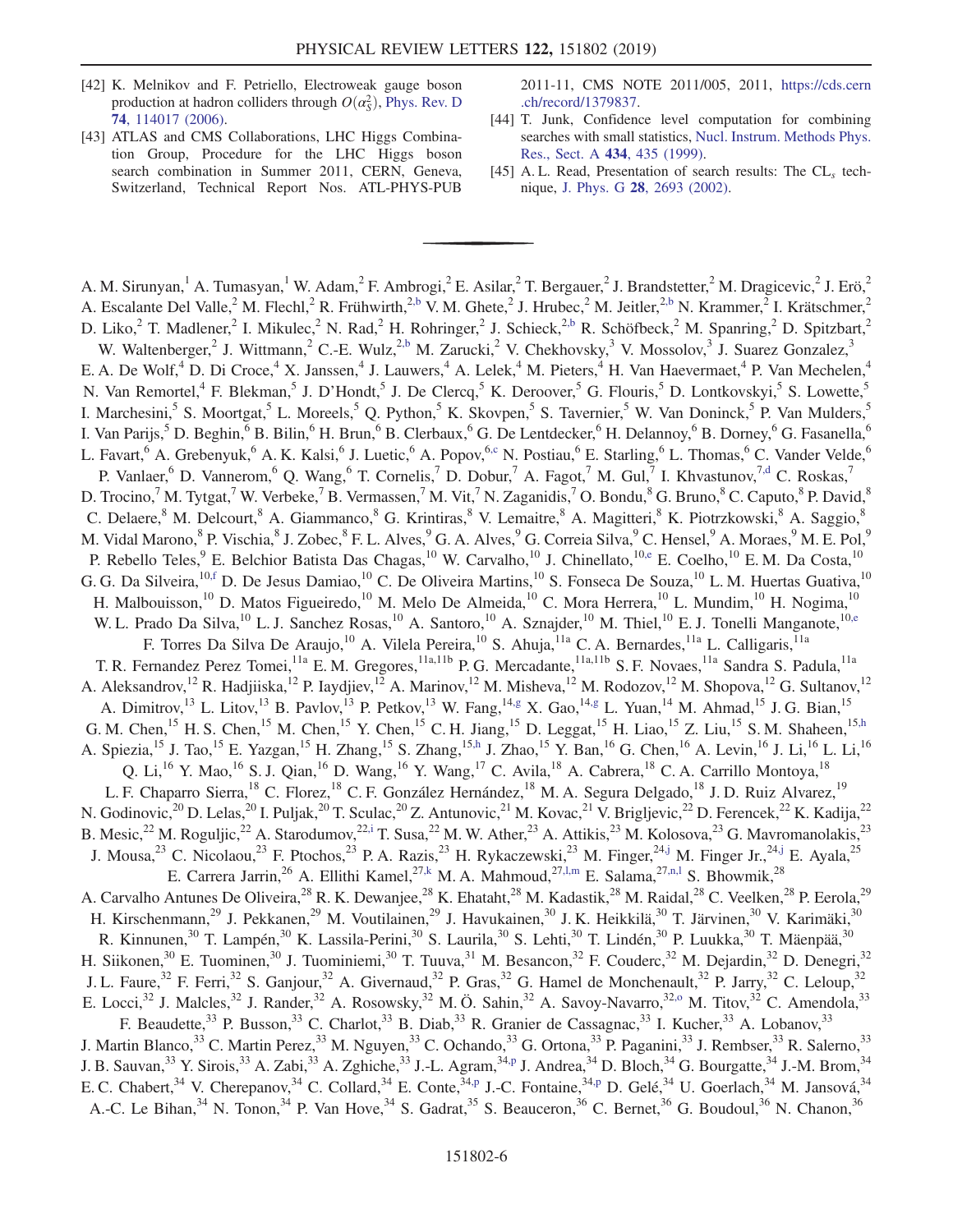<span id="page-6-9"></span><span id="page-6-8"></span><span id="page-6-7"></span><span id="page-6-6"></span><span id="page-6-5"></span><span id="page-6-4"></span><span id="page-6-3"></span><span id="page-6-2"></span><span id="page-6-1"></span><span id="page-6-0"></span>R. Chierici,<sup>36</sup> D. Contardo,<sup>36</sup> P. Depasse,<sup>36</sup> H. El Mamouni,<sup>36</sup> J. Fay,<sup>36</sup> S. Gascon,<sup>36</sup> M. Gouzevitch,<sup>36</sup> G. Grenier,<sup>36</sup> B. Ille,<sup>36</sup> F. Lagarde,<sup>36</sup> I. B. Laktineh,<sup>36</sup> H. Lattaud,<sup>36</sup> M. Lethuillier,<sup>36</sup> L. Mirabito,<sup>36</sup> S. Perries,<sup>36</sup> V. Sordini,<sup>36</sup> G. Touquet,<sup>36</sup> M. Vander Donckt,<sup>36</sup> S. Viret,<sup>36</sup> T. Toriashvili,<sup>37[,q](#page-15-4)</sup> Z. Tsamalaidze,<sup>38[,j](#page-14-8)</sup> C. Autermann,<sup>39</sup> L. Feld,<sup>39</sup> M. K. Kiesel,<sup>39</sup> K. Klein,<sup>39</sup> M. Lipinski,<sup>39</sup> M. Preuten,<sup>39</sup> M. P. Rauch,<sup>39</sup> C. Schomakers,<sup>39</sup> J. Schulz,<sup>39</sup> M. Teroerde,<sup>39</sup> B. Wittmer,<sup>39</sup> A. Albert,<sup>40</sup> M. Erdmann, $^{40}$  S. Erdweg, $^{40}$  T. Esch, $^{40}$  R. Fischer, $^{40}$  S. Ghosh, $^{40}$  T. Hebbeker, $^{40}$  C. Heidemann, $^{40}$  K. Hoepfner, $^{40}$  H. Keller, $^{40}$ L. Mastrolorenzo,<sup>40</sup> M. Merschmeyer,<sup>40</sup> A. Meyer,<sup>40</sup> P. Millet,<sup>40</sup> S. Mukherjee,<sup>40</sup> A. Novak,<sup>40</sup> T. Pook,<sup>40</sup> A. Pozdnyakov,<sup>40</sup> M. Radziej,<sup>40</sup> H. Reithler,<sup>40</sup> M. Rieger,<sup>40</sup> A. Schmidt,<sup>40</sup> A. Sharma,<sup>40</sup> D. Teyssier,<sup>40</sup> S. Thüer,<sup>40</sup> G. Flügge,<sup>41</sup> O. Hlushchenko,<sup>41</sup> T. Kress,<sup>41</sup> T. Müller,<sup>41</sup> A. Nehrkorn,<sup>41</sup> A. Nowack,<sup>41</sup> C. Pistone,<sup>41</sup> O. Pooth,<sup>41</sup> D. Roy,<sup>41</sup> H. Sert,<sup>41</sup> A. Stahl,<sup>41[,r](#page-15-5)</sup> M. Aldaya Martin,<sup>42</sup> T. Arndt,<sup>42</sup> C. Asawatangtrakuldee,<sup>42</sup> I. Babounikau,<sup>42</sup> H. Bakhshiansohi,<sup>42</sup> K. Beernaert,<sup>42</sup> O. Behnke,<sup>42</sup> U. Behrens,<sup>42</sup> A. Bermúdez Martínez,<sup>42</sup> D. Bertsche,<sup>42</sup> A. A. Bin Anuar,<sup>42</sup> K. Borras,<sup>4[2,s](#page-15-6)</sup> V. Botta,<sup>42</sup> A. Campbell,<sup>42</sup> P. Connor,<sup>42</sup> C. Contreras-Campana,<sup>42</sup> V. Danilov,<sup>42</sup> A. De Wit,<sup>42</sup> M. M. Defranchis,<sup>42</sup> C. Diez Pardos,<sup>42</sup> D. Domínguez Damiani,<sup>42</sup> G. Eckerlin,<sup>42</sup> T. Eichhorn,<sup>42</sup> A. Elwood,<sup>42</sup> E. Eren,<sup>42</sup> E. Gallo,<sup>42[,t](#page-15-7)</sup> A. Geiser,<sup>42</sup> J. M. Grados Luyando,<sup>42</sup> A. Grohsjean,<sup>42</sup> M. Guthoff,<sup>42</sup> M. Haranko,<sup>42</sup> A. Harb,<sup>42</sup> N. Z. Jomhari,<sup>42</sup> H. Jung,<sup>42</sup> M. Kasemann,<sup>42</sup> J. Keaveney,<sup>42</sup> C. Kleinwort,<sup>42</sup> J. Knolle,<sup>42</sup> D. Krücker,<sup>42</sup> W. Lange,<sup>42</sup> T. Lenz,<sup>42</sup> J. Leonard,<sup>42</sup> K. Lipka,<sup>42</sup> W. Lohmann,<sup>4[2,u](#page-15-8)</sup> R. Mankel,<sup>42</sup> I.-A. Melzer-Pellmann,<sup>42</sup> A. B. Meyer,<sup>42</sup> M. Meyer,<sup>42</sup> M. Missiroli,<sup>42</sup> G. Mittag,<sup>42</sup> J. Mnich,<sup>42</sup> V. Myronenko,<sup>42</sup> S. K. Pflitsch,<sup>42</sup> D. Pitzl,<sup>42</sup> A. Raspereza,<sup>42</sup> A. Saibel,<sup>42</sup> M. Savitskyi,<sup>42</sup> P. Saxena,<sup>42</sup> P. Schütze,<sup>42</sup> C. Schwanenberger,<sup>42</sup> R. Shevchenko,<sup>42</sup> A. Singh,<sup>42</sup> H. Tholen,<sup>42</sup> O. Turkot,<sup>42</sup> A. Vagnerini,<sup>42</sup> M. Van De Klundert,<sup>42</sup> G. P. Van Onsem,<sup>42</sup> R. Walsh,<sup>42</sup> Y. Wen,<sup>42</sup> K. Wichmann,<sup>42</sup> C. Wissing,<sup>42</sup> O. Zenaiev,<sup>42</sup> R. Aggleton,<sup>43</sup> S. Bein,<sup>43</sup> L. Benato,<sup>43</sup> A. Benecke,<sup>43</sup> V. Blobel,<sup>43</sup> T. Dreyer,<sup>43</sup> A. Ebrahimi,<sup>43</sup> E. Garutti,<sup>43</sup> D. Gonzalez,<sup>43</sup> P. Gunnellini,<sup>43</sup> J. Haller,<sup>43</sup> A. Hinzmann,<sup>43</sup> A. Karavdina,<sup>43</sup> G. Kasieczka,<sup>43</sup> R. Klanner,<sup>43</sup> R. Kogler,<sup>43</sup> N. Kovalchuk,<sup>43</sup> S. Kurz,<sup>43</sup> V. Kutzner,<sup>43</sup> J. Lange,<sup>43</sup> D. Marconi,<sup>43</sup> J. Multhaup,<sup>43</sup> M. Niedziela,<sup>43</sup> C. E. N. Niemeyer,<sup>43</sup> D. Nowatschin,<sup>43</sup> A. Perieanu,<sup>43</sup> A. Reimers,<sup>43</sup> O. Rieger,<sup>43</sup> C. Scharf,<sup>43</sup> P. Schleper,<sup>43</sup> S. Schumann,<sup>43</sup> J. Schwandt,<sup>43</sup> J. Sonneveld,<sup>43</sup> H. Stadie,<sup>43</sup> G. Steinbrück,<sup>43</sup> F. M. Stober,<sup>43</sup> M. Stöver,<sup>43</sup> B. Vormwald,<sup>43</sup> I. Zoi,<sup>43</sup> M. Akbiyik,<sup>44</sup> C. Barth,<sup>44</sup> M. Baselga,<sup>44</sup> S. Baur,<sup>44</sup> T. Berger,<sup>44</sup> E. Butz,<sup>44</sup> R. Caspart,<sup>44</sup> T. Chwalek,<sup>44</sup> W. De Boer,<sup>44</sup> A. Dierlamm,<sup>44</sup> K. El Morabit,<sup>44</sup> N. Faltermann,<sup>44</sup> M. Giffels,<sup>44</sup> M. A. Harrendorf, $44$  F. Hartmann, $44$ [,r](#page-15-5) U. Husemann, $44$  I. Katkov, $44$ c S. Kudella, $44$  S. Mitra, $44$  M. U. Mozer, $44$ Th. Müller,<sup>44</sup> M. Musich,<sup>44</sup> G. Quast,<sup>44</sup> K. Rabbertz,<sup>44</sup> M. Schröder,<sup>44</sup> I. Shvetsov,<sup>44</sup> H. J. Simonis,<sup>44</sup> R. Ulrich,<sup>44</sup> M. Weber,<sup>44</sup> C. Wöhrmann,<sup>44</sup> R. Wolf,<sup>44</sup> G. Anagnostou,<sup>45</sup> G. Daskalakis,<sup>45</sup> T. Geralis,<sup>45</sup> A. Kyriakis,<sup>45</sup> D. Loukas,<sup>45</sup> G. Paspalaki,<sup>45</sup> A. Agapitos,<sup>46</sup> G. Karathanasis,<sup>46</sup> P. Kontaxakis,<sup>46</sup> A. Panagiotou,<sup>46</sup> I. Papavergou,<sup>46</sup> N. Saoulidou,<sup>46</sup> K. Vellidis,  $^{46}$  G. Bakas,  $^{47}$  K. Kousouris,  $^{47}$  I. Papakrivopoulos,  $^{47}$  G. Tsipolitis,  $^{47}$  I. Evangelou,  $^{48}$  C. Foudas,  $^{48}$  P. Gianneios,  $^{48}$ P. Katsoulis,<sup>48</sup> P. Kokkas,<sup>48</sup> S. Mallios,<sup>48</sup> K. Manitara,<sup>48</sup> N. Manthos,<sup>48</sup> I. Papadopoulos,<sup>48</sup> E. Paradas,<sup>48</sup> J. Strologas,<sup>48</sup> F. A. Triantis,<sup>48</sup> D. Tsitsonis,<sup>48</sup> M. Bartók,<sup>49[,v](#page-15-9)</sup> M. Csanad,<sup>49</sup> N. Filipovic,<sup>49</sup> P. Major,<sup>49</sup> K. Mandal,<sup>49</sup> A. Mehta,<sup>49</sup> M. I. Nagy,<sup>49</sup> G. Pasztor,<sup>49</sup> O. Surányi,<sup>49</sup> G. I. Veres,<sup>49</sup> G. Bencze,<sup>50</sup> C. Hajdu,<sup>50</sup> D. Horvath,<sup>50[,w](#page-15-10)</sup> Á. Hunyadi,<sup>50</sup> F. Sikler,<sup>50</sup> T. Á. Vámi,<sup>50</sup> V. Veszpremi,<sup>50</sup> G. Vesztergombi,<sup>50[,a,x](#page-14-10)</sup> N. Beni,<sup>51</sup> S. Czellar,<sup>51</sup> J. Karancsi,<sup>5[1,v](#page-15-9)</sup> A. Makovec,<sup>51</sup> J. Molnar,<sup>51</sup> Z. Szillasi,<sup>51</sup> P. Raics,<sup>52</sup> Z. L. Trocsanyi,<sup>52</sup> B. Ujvari,<sup>52</sup> S. Choudhury,<sup>53</sup> J. R. Komaragiri,<sup>53</sup> P. C. Tiwari,<sup>53</sup> S. Bahinipati,<sup>54[,y](#page-15-11)</sup> C. Kar, <sup>54</sup> P. Mal, <sup>54</sup> A. Nayak, <sup>54, z</sup> S. Roy Chowdhury, <sup>54</sup> D. K. Sahoo, <sup>54, y</sup> S. K. Swain, <sup>54</sup> S. Bansal, <sup>55</sup> S. B. Beri, <sup>55</sup> V. Bhatnagar,<sup>55</sup> S. Chauhan,<sup>55</sup> R. Chawla,<sup>55</sup> N. Dhingra,<sup>55</sup> R. Gupta,<sup>55</sup> A. Kaur,<sup>55</sup> M. Kaur,<sup>55</sup> S. Kaur,<sup>55</sup> P. Kumari,<sup>55</sup> M. Lohan,<sup>55</sup> M. Meena,<sup>55</sup> K. Sandeep,<sup>55</sup> S. Sharma,<sup>55</sup> J. B. Singh,<sup>55</sup> A. K. Virdi,<sup>55</sup> G. Walia,<sup>55</sup> A. Bhardwaj,<sup>56</sup> B. C. Choudhary,<sup>56</sup> R. B. Garg,<sup>56</sup> M. Gola,<sup>56</sup> S. Keshri,<sup>56</sup> Ashok Kumar,<sup>56</sup> S. Malhotra,<sup>56</sup> M. Naimuddin,<sup>56</sup> P. Priyanka,<sup>56</sup> K. Ranjan,<sup>56</sup> Aashaq Shah,<sup>56</sup> R. Sharma,<sup>56</sup> R. Bhardwaj,<sup>57[,aa](#page-15-13)</sup> M. Bharti,<sup>5[7,aa](#page-15-13)</sup> R. Bhattacharya,<sup>57</sup> S. Bhattacharya,<sup>57</sup> U. Bhawandeep,<sup>5[7,aa](#page-15-13)</sup> D. Bhowmik,<sup>57</sup> S. Dey,<sup>57</sup> S. Dutt,<sup>57,aa</sup> S. Dutta,<sup>57</sup> S. Ghosh,<sup>57</sup> M. Maity,<sup>5[7,bb](#page-15-14)</sup> K. Mondal,<sup>57</sup> S. Nandan,<sup>57</sup> A. Purohit,<sup>57</sup> P. K. Rout,<sup>57</sup> A. Roy,<sup>57</sup> G. Saha,<sup>57</sup> S. Sarkar,<sup>57</sup> T. Sarkar,<sup>57[,bb](#page-15-14)</sup> M. Sharan,<sup>57</sup> B. Singh,<sup>57[,aa](#page-15-13)</sup> S. Thakur,<sup>57,aa</sup> P. K. Behera,<sup>58</sup> A. Muhammad,<sup>58</sup> R. Chudasama,<sup>59</sup> D. Dutta,<sup>59</sup> V. Jha,<sup>59</sup> V. Kumar,<sup>59</sup> D. K. Mishra,<sup>59</sup> P. K. Netrakanti,<sup>59</sup> L. M. Pant,<sup>59</sup> P. Shukla,<sup>59</sup> P. Suggisetti,<sup>59</sup> T. Aziz,<sup>60</sup> M. A. Bhat,<sup>60</sup> S. Dugad,<sup>60</sup> G. B. Mohanty,<sup>60</sup> N. Sur,<sup>60</sup> Ravindra Kumar Verma, <sup>60</sup> S. Banerjee, <sup>61</sup> S. Bhattacharya, <sup>61</sup> S. Chatterjee, <sup>61</sup> P. Das, <sup>61</sup> M. Guchait, <sup>61</sup> Sa. Jain, <sup>61</sup> S. Karmakar,<sup>61</sup> S. Kumar,<sup>61</sup> G. Majumder,<sup>61</sup> K. Mazumdar,<sup>61</sup> N. Sahoo,<sup>61</sup> S. Sawant,<sup>61</sup> S. Chauhan,<sup>62</sup> S. Dube,<sup>62</sup> V. Hegde,<sup>62</sup> A. Kapoor,<sup>62</sup> K. Kothekar,<sup>62</sup> S. Pandey,<sup>62</sup> A. Rane,<sup>62</sup> A. Rastogi,<sup>62</sup> S. Sharma,<sup>62</sup> S. Chenarani,<sup>6[3,cc](#page-15-15)</sup> E. Eskandari Tadavani,<sup>63</sup> S. M. Etesami, <sup>63[,cc](#page-15-15)</sup> M. Khakzad, <sup>63</sup> M. Mohammadi Najafabadi, <sup>63</sup> M. Naseri, <sup>63</sup> F. Rezaei Hosseinabadi, <sup>63</sup> B. Safarzadeh, <sup>6[3,dd](#page-15-16)</sup> M. Zeinali,<sup>63</sup> M. Felcini,<sup>64</sup> M. Grunewald,<sup>64</sup> M. Abbrescia,<sup>65a,65b</sup> C. Calabria,<sup>65a,65b</sup> A. Colaleo,<sup>65a</sup> D. Creanza,<sup>65a,65c</sup> L. Cristella,<sup>65a,65b</sup> N. De Filippis,<sup>65a,65c</sup> M. De Palma,<sup>65a,65b</sup> A. Di Florio,<sup>65a,65b</sup> F. Errico,<sup>65a,65b</sup> L. Fiore,<sup>65a</sup> A. Gelmi,<sup>65a,65b</sup>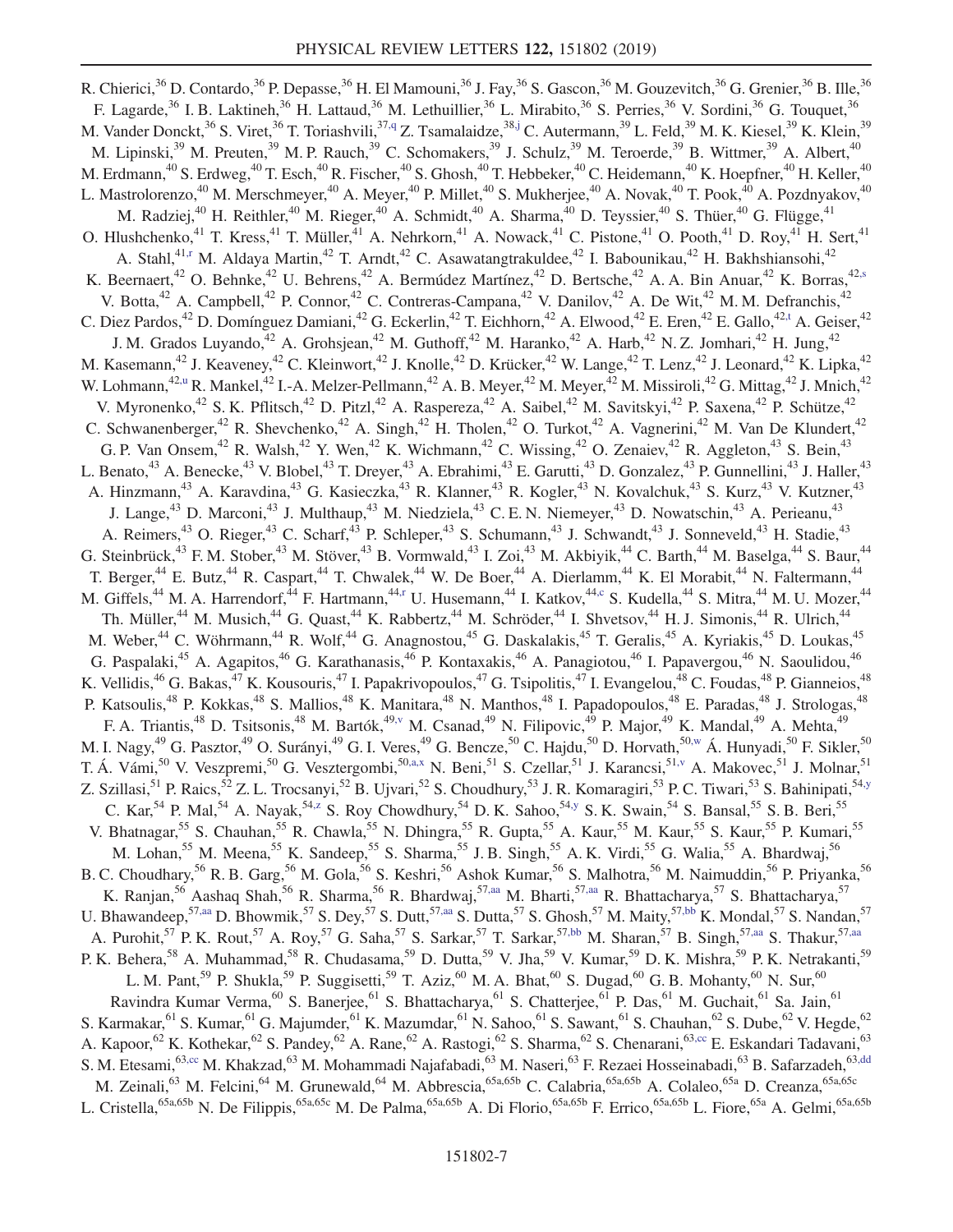<span id="page-7-7"></span><span id="page-7-6"></span><span id="page-7-5"></span><span id="page-7-4"></span><span id="page-7-3"></span><span id="page-7-2"></span><span id="page-7-1"></span><span id="page-7-0"></span>G. Iaselli,<sup>65a,65c</sup> M. Ince,<sup>65a,65b</sup> S. Lezki,<sup>65a,65b</sup> G. Maggi,<sup>65a,65c</sup> M. Maggi,<sup>65a</sup> G. Miniello,<sup>65a,65b</sup> S. My,<sup>65a,65b</sup> S. Nuzzo,<sup>65a,65b</sup> A. Pompili,<sup>65a,65b</sup> G. Pugliese,<sup>65a,65c</sup> R. Radogna,<sup>65a</sup> A. Ranieri,<sup>65a</sup> G. Selvaggi,<sup>65a,65b</sup> L. Silvestris,<sup>65a</sup> R. Venditti,<sup>65a</sup> P. Verwilligen,<sup>65a</sup> G. Abbiendi,<sup>66a</sup> C. Battilana,<sup>66a,66b</sup> D. Bonacorsi,<sup>66a,66b</sup> L. Borgonovi,<sup>66a,66b</sup> S. Braibant-Giacomelli,<sup>66a,66b</sup> R. Campanini,<sup>66a,66b</sup> P. Capiluppi,<sup>66a,66b</sup> A. Castro,<sup>66a,66b</sup> F. R. Cavallo,<sup>66a</sup> S. S. Chhibra,<sup>66a,66b</sup> G. Codispoti,<sup>66a,66b</sup> M. Cuffiani,<sup>66a,66b</sup> G. M. Dallavalle,<sup>66a</sup> F. Fabbri,<sup>66a</sup> A. Fanfani,<sup>66a,66b</sup> E. Fontanesi,<sup>66a</sup> P. Giacomelli,<sup>66a</sup> C. Grandi,<sup>66a</sup> L. Guiducci,<sup>66a,66b</sup> F. Iemmi,<sup>66a,66b</sup> S. Lo Meo,<sup>66[a,ee](#page-15-17)</sup> S. Marcellini,<sup>66a</sup> G. Masetti,<sup>66a</sup> A. Montanari,<sup>66a</sup> F. L. Navarria,<sup>66a,66b</sup> A. Perrotta,<sup>66a</sup> F. Primavera,<sup>66a,66b</sup> A. M. Rossi,<sup>66a,66b</sup> T. Rovelli,<sup>66a,66b</sup> G. P. Siroli,<sup>66a,66b</sup> N. Tosi,<sup>66a</sup> S. Albergo,<sup>67a,67[b,ff](#page-15-18)</sup> A. Di Mattia,<sup>67a</sup> R. Potenza,<sup>67a,67b</sup> A. Tricomi,<sup>67a,67b[,ff](#page-15-18)</sup> C. Tuve,<sup>67a,67b</sup> G. Barbagli,<sup>68a</sup> K. Chatterjee,<sup>68a,68b</sup> V. Ciulli,<sup>68a,68b</sup> C. Civinini,<sup>68a</sup> R. D'Alessandro,<sup>68a,68b</sup> E. Focardi,<sup>68a,68b</sup> G. Latino,<sup>68a</sup> P. Lenzi,<sup>68a,68b</sup> M. Meschini,<sup>68a</sup> S. Paoletti,<sup>68a</sup> L. Russo,<sup>68[a,gg](#page-15-19)</sup> G. Sguazzoni,<sup>68a</sup> D. Strom,<sup>68a</sup> L. Viliani,<sup>68a</sup> L. Benussi,<sup>69</sup> S. Bianco,<sup>69</sup> F. Fabbri,<sup>69</sup> D. Piccolo,<sup>69</sup> F. Ferro,<sup>70a</sup> R. Mulargia,<sup>70a,70b</sup> E. Robutti,<sup>70a</sup> S. Tosi,<sup>70a,70b</sup> A. Benaglia,<sup>71a</sup> A. Beschi,<sup>71a,71b</sup> F. Brivio,<sup>71a,71b</sup> V. Ciriolo,<sup>71a,71[b,r](#page-15-5)</sup> S. Di Guida,<sup>71a,71b[,r](#page-15-5)</sup> M. E. Dinardo,<sup>71a,71b</sup> S. Fiorendi,<sup>71a,71b</sup> S. Gennai,<sup>71a</sup> A. Ghezzi,<sup>71a,71b</sup> P. Govoni,<sup>71a,71b</sup> M. Malberti,<sup>71a,71b</sup> S. Malvezzi,<sup>71a</sup> D. Menasce,<sup>71a</sup> F. Monti,<sup>71a</sup> L. Moroni,<sup>71a</sup> M. Paganoni,<sup>71a,71b</sup> D. Pedrini,<sup>71a</sup> S. Ragazzi,<sup>71a,71b</sup> T. Tabarelli de Fatis,<sup>71a,71b</sup> D. Zuolo,<sup>71a,71b</sup> S. Buontempo,<sup>72a</sup> N. Cavallo,<sup>72a,72c</sup> A. De Iorio,<sup>72a,72b</sup> A. Di Crescenzo,<sup>72a,72b</sup> F. Fabozzi,<sup>72a,72c</sup> F. Fienga,<sup>72a</sup> G. Galati,<sup>72a</sup> A. O. M. Iorio,<sup>72a,72b</sup> L. Lista,<sup>72a</sup> S. Meola,<sup>72a,72d[,r](#page-15-5)</sup> P. Paolucci,<sup>72a,r</sup> C. Sciacca,<sup>72a,72b</sup> E. Voevodina,<sup>72a,72b</sup> P. Azzi,<sup>73a</sup> N. Bacchetta,<sup>73a</sup> D. Bisello,<sup>73a,73b</sup> A. Boletti,<sup>73a,73b</sup> A. Bragagnolo,<sup>73a</sup> R. Carlin,<sup>73a,73b</sup> P. Checchia,<sup>73a</sup> M. Dall'Osso,<sup>73a,73b</sup> P. De Castro Manzano,<sup>73a</sup> T. Dorigo,<sup>73a</sup> U. Dosselli,<sup>73a</sup> F. Gasparini,<sup>73a,73b</sup> U. Gasparini,<sup>73a,73b</sup> A. Gozzelino,<sup>73a</sup> S. Y. Hoh,<sup>73a</sup> S. Lacaprara,<sup>73a</sup> P. Lujan,<sup>73a</sup> M. Margoni,<sup>73a,73b</sup> A. T. Meneguzzo,<sup>73a,73b</sup> J. Pazzini,<sup>73a,73b</sup> M. Presilla,<sup>73a,73b</sup> P. Ronchese,<sup>73a,73b</sup> R. Rossin,<sup>73a,73b</sup> F. Simonetto,<sup>73a,73b</sup> A. Tiko,<sup>73a</sup> E. Torassa,<sup>73a</sup> M. Tosi,<sup>73a,73b</sup> M. Zanetti,<sup>73a,73b</sup> P. Zotto,<sup>73a,73b</sup> G. Zumerle,<sup>73a,73b</sup> A. Braghieri,<sup>74a</sup> A. Magnani,<sup>74a</sup> P. Montagna,<sup>74a,74b</sup> S. P. Ratti,<sup>74a,74b</sup> V. Re,<sup>74a</sup> M. Ressegotti,<sup>74a,74b</sup> C. Riccardi,<sup>74a,74b</sup> P. Salvini,<sup>74a</sup> I. Vai,<sup>74a,74b</sup> P. Vitulo,<sup>74a,74b</sup> M. Biasini,<sup>75a,75b</sup> G. M. Bilei,<sup>75a</sup> C. Cecchi,<sup>75a,75b</sup> D. Ciangottini,<sup>75a,75b</sup> L. Fanò,<sup>75a,75b</sup> P. Lariccia,<sup>75a,75b</sup> R. Leonardi,<sup>75a,75b</sup> E. Manoni,<sup>75a</sup> G. Mantovani,<sup>75a,75b</sup> V. Mariani,<sup>75a,75b</sup> M. Menichelli,<sup>75a</sup> A. Rossi,<sup>75a,75b</sup> A. Santocchia,<sup>75a,75b</sup> D. Spiga,<sup>75a</sup> K. Androsov,<sup>76a</sup> P. Azzurri,<sup>76a</sup> G. Bagliesi,<sup>76a</sup> L. Bianchini,<sup>76a</sup> T. Boccali,<sup>76a</sup> L. Borrello,<sup>76a</sup> R. Castaldi,<sup>76a</sup> M. A. Ciocci,<sup>76a,76b</sup> R. Dell'Orso,<sup>76a</sup> G. Fedi,<sup>76a</sup> F. Fiori,<sup>76a,76c</sup> L. Giannini,<sup>76a,76c</sup> A. Giassi,<sup>76a</sup> M. T. Grippo,<sup>76a</sup> F. Ligabue,<sup>76a,76c</sup> E. Manca,<sup>76a,76c</sup> G. Mandorli,<sup>76a,76c</sup> A. Messineo,<sup>76a,76b</sup> F. Palla,<sup>76a</sup> A. Rizzi,<sup>76a,76b</sup> G. Rolandi,<sup>76a[,hh](#page-15-20)</sup> A. Scribano,<sup>76a</sup> P. Spagnolo,<sup>76a</sup> R. Tenchini,<sup>76a</sup> G. Tonelli,<sup>76a,76b</sup> A. Venturi,<sup>76a</sup> P. G. Verdini,<sup>76a</sup> L. Barone,<sup>77a,77b</sup> F. Cavallari,<sup>77a</sup> M. Cipriani,<sup>77a,77b</sup> D. Del Re,<sup>77a,77b</sup> E. Di Marco,<sup>77a,77b</sup> M. Diemoz,<sup>77a</sup> S. Gelli,<sup>77a,77b</sup> E. Longo,<sup>77a,77b</sup> B. Marzocchi,<sup>77a,77b</sup> P. Meridiani,<sup>77a</sup> G. Organtini,<sup>77a,77b</sup> F. Pandolfi,<sup>77a</sup> R. Paramatti,<sup>77a,77b</sup> F. Preiato,<sup>77a,77b</sup> C. Quaranta,<sup>77a,77b</sup> S. Rahatlou,<sup>77a,77b</sup> C. Rovelli,<sup>77a</sup> F. Santanastasio,<sup>77a,77b</sup> N. Amapane,<sup>78a,78b</sup> R. Arcidiacono,<sup>78a,78c</sup> S. Argiro,<sup>78a,78b</sup> M. Arneodo,<sup>78a,78c</sup> N. Bartosik,<sup>78a</sup> R. Bellan,<sup>78a,78b</sup> C. Biino,<sup>78a</sup> A. Cappati,<sup>78a,78b</sup> N. Cartiglia,<sup>78a</sup> F. Cenna,<sup>78a,78b</sup> S. Cometti,<sup>78a</sup> M. Costa,<sup>78a,78b</sup> R. Covarelli,<sup>78a,78b</sup> N. Demaria,<sup>78a</sup> B. Kiani,<sup>78a,78b</sup> C. Mariotti,<sup>78a</sup> S. Maselli,<sup>78a</sup> E. Migliore,<sup>78a,78b</sup> V. Monaco,<sup>78a,78b</sup> E. Monteil,<sup>78a,78b</sup> M. Monteno,<sup>78a</sup> M. M. Obertino,<sup>78a,78b</sup> L. Pacher,<sup>78a,78b</sup> N. Pastrone,<sup>78a</sup> M. Pelliccioni,<sup>78a</sup> G. L. Pinna Angioni,<sup>78a,78b</sup> A. Romero,<sup>78a,78b</sup> M. Ruspa,<sup>78a,78c</sup> R. Sacchi,<sup>78a,78b</sup> R. Salvatico,<sup>78a,78b</sup> K. Shchelina,<sup>78a,78b</sup> V. Sola,<sup>78a</sup> A. Solano,<sup>78a,78b</sup> D. Soldi,<sup>78a,78b</sup> A. Staiano,<sup>78a</sup> S. Belforte,<sup>79a</sup> V. Candelise,<sup>79a,79b</sup> M. Casarsa,<sup>79a</sup> F. Cossutti,<sup>79a</sup> A. Da Rold,<sup>79a,79b</sup> G. Della Ricca,<sup>79a,79b</sup> F. Vazzoler,<sup>79a,79b</sup> A. Zanetti,<sup>79a</sup> D. H. Kim,<sup>80</sup> G. N. Kim,<sup>80</sup> M. S. Kim,<sup>80</sup> J. Lee,<sup>80</sup> S. W. Lee,  ${}^{80}$  C. S. Moon,  ${}^{80}$  Y. D. Oh,  ${}^{80}$  S. I. Pak,  ${}^{80}$  S. Sekmen,  ${}^{80}$  D. C. Son,  ${}^{80}$  Y. C. Yang,  ${}^{80}$  H. Kim,  ${}^{81}$  D. H. Moon,  ${}^{81}$  G. Oh,  ${}^{81}$ B. Francois,  $82$  J. Goh,  $82,$ ii T. J. Kim,  $82$  S. Cho,  $83$  S. Choi,  $83$  Y. Go,  $83$  D. Gyun,  $83$  S. Ha,  $83$  B. Hong,  $83$  Y. Jo,  $83$  K. Lee,  $83$ K. S. Lee, $^{83}$  S. Lee, $^{83}$  J. Lim, $^{83}$  S. K. Park, $^{83}$  Y. Roh, $^{83}$  H. S. Kim, $^{84}$  J. Almond, $^{85}$  J. Kim, $^{85}$  J. S. Kim, $^{85}$  H. Lee, $^{85}$  K. Lee, $^{85}$ S. Lee,  ${}^{85}$  K. Nam,  ${}^{85}$  S. B. Oh,  ${}^{85}$  B. C. Radburn-Smith,  ${}^{85}$  S. h. Seo,  ${}^{85}$  U. K. Yang,  ${}^{85}$  H. D. Yoo,  ${}^{85}$  G. B. Yu,  ${}^{85}$  D. Jeon,  ${}^{86}$ H. Kim,  $86$  J. H. Kim,  $86$  J. S. H. Lee,  $86$  I. C. Park,  $86$  Y. Choi,  $87$  C. Hwang,  $87$  J. Lee,  $87$  I. Yu,  $87$  V. Veckalns,  $88,ij$  V. Dudenas,  $89$ A. Juodagalvis,<sup>89</sup> J. Vaitkus,<sup>89</sup> Z. A. Ibrahim,<sup>90</sup> M. A. B. Md Ali,<sup>9[0,kk](#page-15-23)</sup> F. Mohamad Idris,<sup>90[,ll](#page-15-24)</sup> W. A. T. Wan Abdullah,<sup>90</sup> M. N. Yusli,<sup>90</sup> Z. Zolkapli,<sup>90</sup> J. F. Benitez,<sup>91</sup> A. Castaneda Hernandez,<sup>91</sup> J. A. Murillo Quijada,<sup>91</sup> H. Castilla-Valdez,<sup>92</sup> E. De La Cruz-Burelo,<sup>92</sup> M. C. Duran-Osuna,<sup>92</sup> I. Heredia-De La Cruz,<sup>9[2,mm](#page-15-25)</sup> R. Lopez-Fernandez,<sup>92</sup> J. Mejia Guisao,<sup>92</sup> R. I. Rabadan-Trejo,<sup>92</sup> G. Ramirez-Sanchez,<sup>92</sup> R. Reyes-Almanza,<sup>92</sup> A. Sanchez-Hernandez,<sup>92</sup> S. Carrillo Moreno,<sup>93</sup> C. Oropeza Barrera,<sup>93</sup> M. Ramirez-Garcia,<sup>93</sup> F. Vazquez Valencia,<sup>93</sup> J. Eysermans,<sup>94</sup> I. Pedraza,<sup>94</sup> H. A. Salazar Ibarguen,<sup>94</sup> C. Uribe Estrada, <sup>94</sup> A. Morelos Pineda, <sup>95</sup> N. Raicevic, <sup>96</sup> D. Krofcheck, <sup>97</sup> S. Bheesette, <sup>98</sup> P. H. Butler, <sup>98</sup> A. Ahmad, <sup>99</sup> M. Ahmad, $^{99}$  M. I. Asghar, $^{99}$  Q. Hassan, $^{99}$  H. R. Hoorani, $^{99}$  W. A. Khan, $^{99}$  M. A. Shah, $^{99}$  M. Shoaib, $^{99}$  M. Waqas, $^{99}$ H. Bialkowska,<sup>100</sup> M. Bluj,<sup>100</sup> B. Boimska,<sup>100</sup> T. Frueboes,<sup>100</sup> M. Górski,<sup>100</sup> M. Kazana,<sup>100</sup> M. Szleper,<sup>100</sup> P. Traczyk,<sup>100</sup>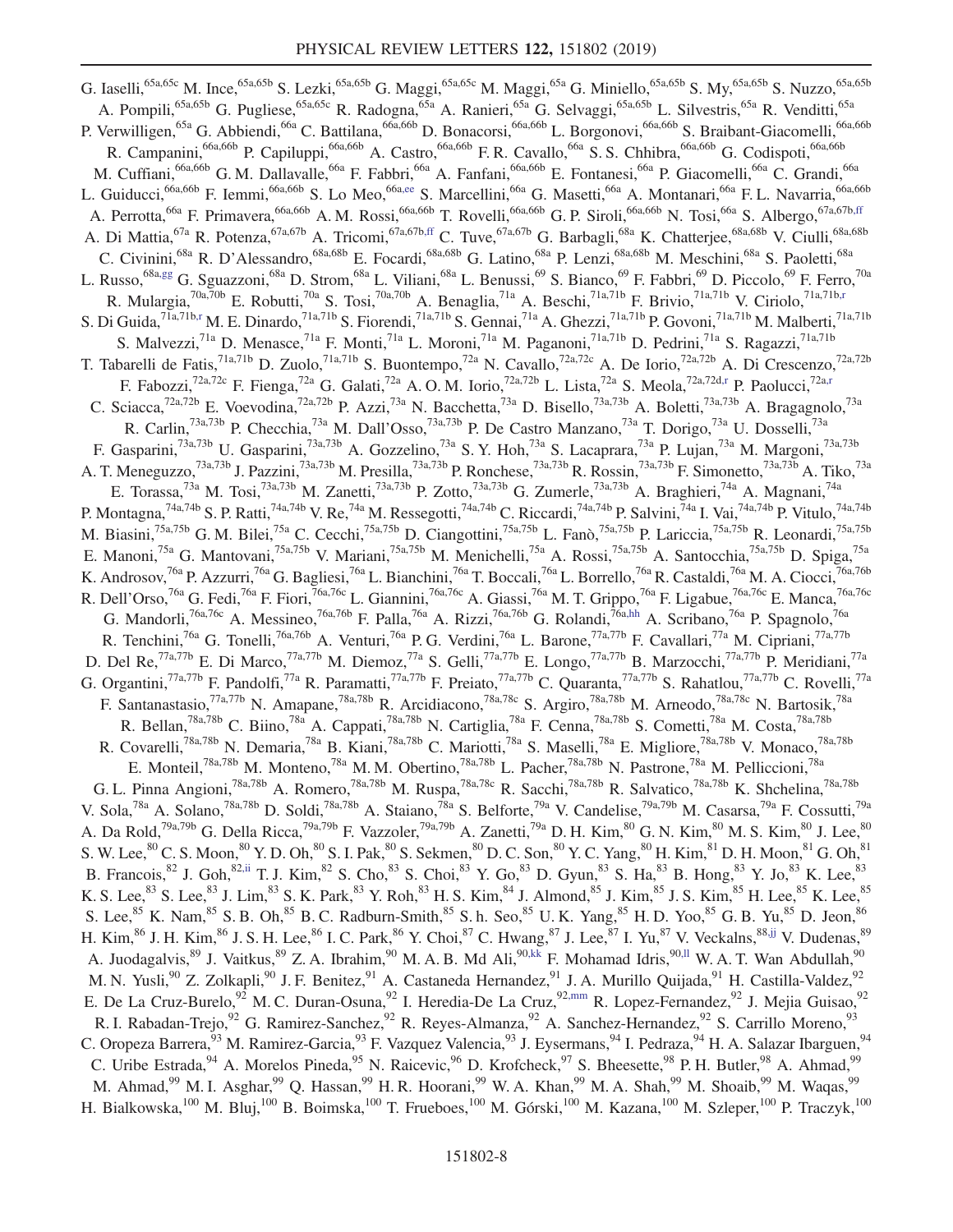<span id="page-8-11"></span><span id="page-8-10"></span><span id="page-8-9"></span><span id="page-8-8"></span><span id="page-8-7"></span><span id="page-8-6"></span><span id="page-8-5"></span><span id="page-8-4"></span><span id="page-8-3"></span><span id="page-8-2"></span><span id="page-8-1"></span><span id="page-8-0"></span>P. Zalewski,<sup>100</sup> K. Bunkowski,<sup>101</sup> A. Byszuk,<sup>10[1,nn](#page-15-26)</sup> K. Doroba,<sup>101</sup> A. Kalinowski,<sup>101</sup> M. Konecki,<sup>101</sup> J. Krolikowski,<sup>101</sup> M. Misiura,<sup>101</sup> M. Olszewski,<sup>101</sup> A. Pyskir,<sup>101</sup> M. Walczak,<sup>101</sup> M. Araujo,<sup>102</sup> P. Bargassa,<sup>102</sup> C. Beirão Da Cruz E Silva,<sup>102</sup> A. Di Francesco,<sup>102</sup> P. Faccioli,<sup>102</sup> B. Galinhas,<sup>102</sup> M. Gallinaro,<sup>102</sup> J. Hollar,<sup>102</sup> N. Leonardo,<sup>102</sup> J. Seixas,<sup>102</sup> G. Strong,<sup>102</sup> O. Toldaiev,  $^{102}$  J. Varela,  $^{102}$  S. Afanasiev,  $^{103}$  P. Bunin,  $^{103}$  M. Gavrilenko,  $^{103}$  I. Golutvin,  $^{103}$  I. Gorbunov,  $^{103}$  A. Kamenev,  $^{103}$ V. Karjavine,<sup>103</sup> A. Lanev,<sup>103</sup> A. Malakhov,<sup>103</sup> V. Matveev,<sup>103[,oo,pp](#page-15-27)</sup> P. Moisenz,<sup>103</sup> V. Palichik,<sup>103</sup> V. Perelygin,<sup>103</sup> S. Shmatov,  $^{103}$  S. Shulha,  $^{103}$  N. Skatchkov,  $^{103}$  V. Smirnov,  $^{103}$  N. Voytishin,  $^{103}$  A. Zarubin,  $^{103}$  V. Golovtsov,  $^{104}$  Y. Ivanov,  $^{104}$ V. Kim, <sup>10[4,qq](#page-15-28)</sup> E. Kuznetsova, <sup>104[,rr](#page-15-29)</sup> P. Levchenko, <sup>104</sup> V. Murzin, <sup>104</sup> V. Oreshkin, <sup>104</sup> I. Smirnov, <sup>104</sup> D. Sosnov, <sup>104</sup> V. Sulimov, <sup>104</sup> L. Uvarov, $104$  S. Vavilov, $104$  A. Vorobyev, $104$  Yu. Andreev, $105$  A. Dermenev, $105$  S. Gninenko, $105$  N. Golubev, $105$ A. Karneyeu,<sup>105</sup> M. Kirsanov,<sup>105</sup> N. Krasnikov,<sup>105</sup> A. Pashenkov,<sup>105</sup> A. Shabanov,<sup>105</sup> D. Tlisov,<sup>105</sup> A. Toropin,<sup>105</sup> V. Epshteyn,<sup>106</sup> V. Gavrilov,<sup>106</sup> N. Lychkovskaya,<sup>106</sup> V. Popov,<sup>106</sup> I. Pozdnyakov,<sup>106</sup> G. Safronov,<sup>106</sup> A. Spiridonov,<sup>106</sup> A. Stepennov,<sup>106</sup> V. Stolin,<sup>106</sup> M. Toms,<sup>106</sup> E. Vlasov,<sup>106</sup> A. Zhokin,<sup>106</sup> T. Aushev,<sup>107</sup> R. Chistov,<sup>108[,ss](#page-15-30)</sup> M. Danilov,<sup>10[8,ss](#page-15-30)</sup> S. Polikarpov,<sup>10[8,ss](#page-15-30)</sup> E. Tarkovskii,<sup>108</sup> V. Andreev,<sup>109</sup> M. Azarkin,<sup>109</sup> I. Dremin,<sup>10[9,pp](#page-15-31)</sup> M. Kirakosyan,<sup>109</sup> A. Terkulov,<sup>109</sup> A. Belyaev,  $^{110}$  E. Boos,  $^{110}$  M. Dubinin,  $^{110,tt}$  $^{110,tt}$  $^{110,tt}$  L. Dudko,  $^{110}$  A. Ershov,  $^{110}$  A. Gribushin,  $^{110}$  V. Klyukhin,  $^{110}$  O. Kodolova,  $^{110}$ I. Lokhtin,<sup>110</sup> S. Obraztsov,<sup>110</sup> S. Petrushanko,<sup>110</sup> V. Savrin,<sup>110</sup> A. Snigirev,<sup>110</sup> A. Barnyakov,<sup>111[,uu](#page-15-33)</sup> V. Blinov,<sup>111,uu</sup> T. Dimova, <sup>11[1,uu](#page-15-33)</sup> L. Kardapoltsev, <sup>111,uu</sup> Y. Skovpen, <sup>111,uu</sup> I. Azhgirey, <sup>112</sup> I. Bayshev, <sup>112</sup> S. Bitioukov, <sup>112</sup> V. Kachanov, <sup>112</sup> A. Kalinin,<sup>112</sup> D. Konstantinov,<sup>112</sup> P. Mandrik,<sup>112</sup> V. Petrov,<sup>112</sup> R. Ryutin,<sup>112</sup> S. Slabospitskii,<sup>112</sup> A. Sobol,<sup>112</sup> S. Troshin,<sup>112</sup> N. Tyurin,<sup>112</sup> A. Uzunian,<sup>112</sup> A. Volkov,<sup>112</sup> A. Babaev,<sup>113</sup> S. Baidali,<sup>113</sup> A. Iuzhakov,<sup>113</sup> V. Okhotnikov,<sup>113</sup> P. Adzic,<sup>114, vv</sup> P. Cirkovic, <sup>114</sup> D. Devetak, <sup>114</sup> M. Dordevic, <sup>114</sup> P. Milenovic, <sup>11[4,ww](#page-15-35)</sup> J. Milosevic, <sup>114</sup> J. Alcaraz Maestre, <sup>115</sup> A. Álvarez Fernández,<sup>115</sup> I. Bachiller,<sup>115</sup> M. Barrio Luna,<sup>115</sup> J. A. Brochero Cifuentes,<sup>115</sup> M. Cerrada,<sup>115</sup> N. Colino,<sup>115</sup> B. De La Cruz,<sup>115</sup> A. Delgado Peris,<sup>115</sup> C. Fernandez Bedoya,<sup>115</sup> J. P. Fernández Ramos,<sup>115</sup> J. Flix,<sup>115</sup> M. C. Fouz,<sup>115</sup> O. Gonzalez Lopez,<sup>115</sup> S. Goy Lopez,<sup>115</sup> J. M. Hernandez,<sup>115</sup> M. I. Josa,<sup>115</sup> D. Moran,<sup>115</sup> A. Pérez-Calero Yzquierdo,<sup>115</sup> J. Puerta Pelayo,<sup>115</sup> I. Redondo,<sup>115</sup> L. Romero,<sup>115</sup> S. Sánchez Navas,<sup>115</sup> M. S. Soares,<sup>115</sup> A. Triossi,<sup>115</sup> C. Albajar,<sup>116</sup> J. F. de Trocóniz,<sup>116</sup> J. Cuevas,<sup>117</sup> C. Erice,<sup>117</sup> J. Fernandez Menendez,<sup>117</sup> S. Folgueras,<sup>117</sup> I. Gonzalez Caballero,<sup>117</sup> J. R. González Fernández, <sup>117</sup> E. Palencia Cortezon, <sup>117</sup> V. Rodríguez Bouza, <sup>117</sup> S. Sanchez Cruz, <sup>117</sup> J. M. Vizan Garcia, <sup>117</sup> I. J. Cabrillo,<sup>118</sup> A. Calderon,<sup>118</sup> B. Chazin Quero,<sup>118</sup> J. Duarte Campderros,<sup>118</sup> M. Fernandez,<sup>118</sup> P. J. Fernández Manteca,<sup>118</sup> A. García Alonso,<sup>118</sup> G. Gomez,<sup>118</sup> A. Lopez Virto,<sup>118</sup> C. Martinez Rivero,<sup>118</sup> P. Martinez Ruiz del Arbol,<sup>118</sup> F. Matorras,<sup>118</sup> J. Piedra Gomez,<sup>118</sup> C. Prieels,<sup>118</sup> T. Rodrigo,<sup>118</sup> A. Ruiz-Jimeno,<sup>118</sup> L. Scodellaro,<sup>118</sup> N. Trevisani,<sup>118</sup> I. Vila,<sup>118</sup> N. Wickramage,<sup>119</sup> D. Abbaneo,<sup>120</sup> B. Akgun,<sup>120</sup> E. Auffray,<sup>120</sup> G. Auzinger,<sup>120</sup> P. Baillon,<sup>12[0,a](#page-14-10)</sup> A. H. Ball,<sup>120</sup> D. Barney,<sup>120</sup> J. Bendavid,<sup>120</sup> M. Bianco,<sup>120</sup> A. Bocci,<sup>120</sup> C. Botta,<sup>120</sup> E. Brondolin,<sup>120</sup> T. Camporesi,<sup>120</sup> M. Cepeda,<sup>120</sup> G. Cerminara,<sup>120</sup> E. Chapon,<sup>120</sup> Y. Chen,<sup>120</sup> G. Cucciati,<sup>120</sup> D. d'Enterria,<sup>120</sup> A. Dabrowski,<sup>120</sup> N. Daci,<sup>120</sup> V. Daponte,<sup>120</sup> A. David,<sup>120</sup> A. De Roeck,<sup>120</sup> N. Deelen,<sup>120</sup> M. Dobson,<sup>120</sup> M. Dünser,<sup>120</sup> N. Dupont,<sup>120</sup> A. Elliott-Peisert,<sup>120</sup> F. Fallavollita,<sup>12[0,xx](#page-15-36)</sup> D. Fasanella,<sup>120</sup> G. Franzoni,<sup>120</sup> J. Fulcher,<sup>120</sup> W. Funk,<sup>120</sup> D. Gigi,<sup>120</sup> A. Gilbert,<sup>120</sup> K. Gill,<sup>120</sup> F. Glege,<sup>120</sup> M. Gruchala,<sup>120</sup> M. Guilbaud,<sup>120</sup> D. Gulhan,<sup>120</sup> J. Hegeman,<sup>120</sup> C. Heidegger,<sup>120</sup> Y. Iiyama,<sup>120</sup> V. Innocente,<sup>120</sup> G. M. Innocenti,<sup>120</sup> A. Jafari,<sup>120</sup> P. Janot,<sup>120</sup> O. Karacheban,<sup>120[,u](#page-15-8)</sup> J. Kieseler,<sup>120</sup> A. Kornmayer,<sup>120</sup> M. Krammer,<sup>12[0,b](#page-14-0)</sup> C. Lange,<sup>120</sup> P. Lecoq,<sup>120</sup> C. Lourenço,<sup>120</sup> L. Malgeri,<sup>120</sup> M. Mannelli,<sup>120</sup> A. Massironi,<sup>120</sup> F. Meijers,<sup>120</sup> J. A. Merlin,<sup>120</sup> S. Mersi,<sup>120</sup> E. Meschi,<sup>120</sup> F. Moortgat,<sup>120</sup> M. Mulders,<sup>120</sup> J. Ngadiuba,<sup>120</sup> S. Nourbakhsh,<sup>120</sup> S. Orfanelli,<sup>120</sup> L. Orsini,<sup>120</sup> F. Pantaleo,<sup>120[,r](#page-15-5)</sup> L. Pape,<sup>120</sup> E. Perez,<sup>120</sup> M. Peruzzi,<sup>120</sup> A. Petrilli,<sup>120</sup> G. Petrucciani,<sup>120</sup> A. Pfeiffer,<sup>120</sup> M. Pierini,<sup>120</sup> F. M. Pitters,<sup>120</sup> D. Rabady,<sup>120</sup> A. Racz,<sup>120</sup> M. Rovere,<sup>120</sup> H. Sakulin,<sup>120</sup> C. Schäfer,<sup>120</sup> C. Schwick,<sup>120</sup> M. Selvaggi,<sup>120</sup> A. Sharma,<sup>120</sup> P. Silva,<sup>120</sup> P. Sphicas,<sup>12[0,yy](#page-15-37)</sup> A. Stakia,<sup>120</sup> J. Steggemann,<sup>120</sup> V. R. Tavolaro,<sup>120</sup> D. Treille,<sup>120</sup> A. Tsirou,<sup>120</sup> A. Vartak,<sup>120</sup> M. Verzetti,<sup>120</sup> W. D. Zeuner,<sup>120</sup> L. Caminada,<sup>121[,zz](#page-15-38)</sup> K. Deiters,<sup>121</sup> W. Erdmann,<sup>121</sup> R. Horisberger,<sup>121</sup> Q. Ingram,<sup>121</sup> H. C. Kaestli,<sup>121</sup> D. Kotlinski,<sup>121</sup> U. Langenegger,<sup>121</sup> T. Rohe,<sup>121</sup> S. A. Wiederkehr,<sup>121</sup> M. Backhaus,<sup>122</sup> P. Berger,<sup>122</sup> N. Chernyavskaya,<sup>122</sup> G. Dissertori, <sup>122</sup> M. Dittmar, <sup>122</sup> M. Donegà, <sup>122</sup> C. Dorfer, <sup>122</sup> T. A. Gómez Espinosa, <sup>122</sup> C. Grab, <sup>122</sup> D. Hits, <sup>122</sup> T. Klijnsma, <sup>122</sup> W. Lustermann,<sup>122</sup> R. A. Manzoni,<sup>122</sup> M. Marionneau,<sup>122</sup> M. T. Meinhard,<sup>122</sup> F. Micheli,<sup>122</sup> P. Musella,<sup>122</sup> F. Nessi-Tedaldi,<sup>122</sup> F. Pauss,<sup>122</sup> G. Perrin,<sup>122</sup> L. Perrozzi,<sup>122</sup> S. Pigazzini,<sup>122</sup> M. Reichmann,<sup>122</sup> C. Reissel,<sup>122</sup> T. Reitenspiess,<sup>122</sup> D. Ruini,<sup>122</sup> D. A. Sanz Becerra,<sup>122</sup> M. Schönenberger,<sup>122</sup> L. Shchutska,<sup>122</sup> K. Theofilatos,<sup>122</sup> M. L. Vesterbacka Olsson,<sup>122</sup> R. Wallny,<sup>122</sup> D. H. Zhu,<sup>122</sup> T. K. Aarrestad,<sup>123</sup> C. Amsler,<sup>12[3,aaa](#page-15-39)</sup> D. Brzhechko,<sup>123</sup> M. F. Canelli,<sup>123</sup> A. De Cosa,<sup>123</sup> R. Del Burgo,<sup>123</sup> S. Donato,<sup>123</sup> C. Galloni,<sup>123</sup> T. Hreus,<sup>123</sup> B. Kilminster,<sup>123</sup> S. Leontsinis,<sup>123</sup> V. M. Mikuni,<sup>123</sup> I. Neutelings,<sup>123</sup> G. Rauco,<sup>123</sup> P. Robmann,<sup>123</sup> D. Salerno,<sup>123</sup> K. Schweiger,<sup>123</sup> C. Seitz,<sup>123</sup> Y. Takahashi,<sup>123</sup> S. Wertz, <sup>123</sup> A. Zucchetta,<sup>123</sup> T. H. Doan,<sup>124</sup> C. M. Kuo,<sup>124</sup> W. Lin,<sup>124</sup> S. S. Yu,<sup>124</sup> P. Chang,<sup>125</sup> Y. Chao,<sup>125</sup> K. F. Chen,<sup>125</sup>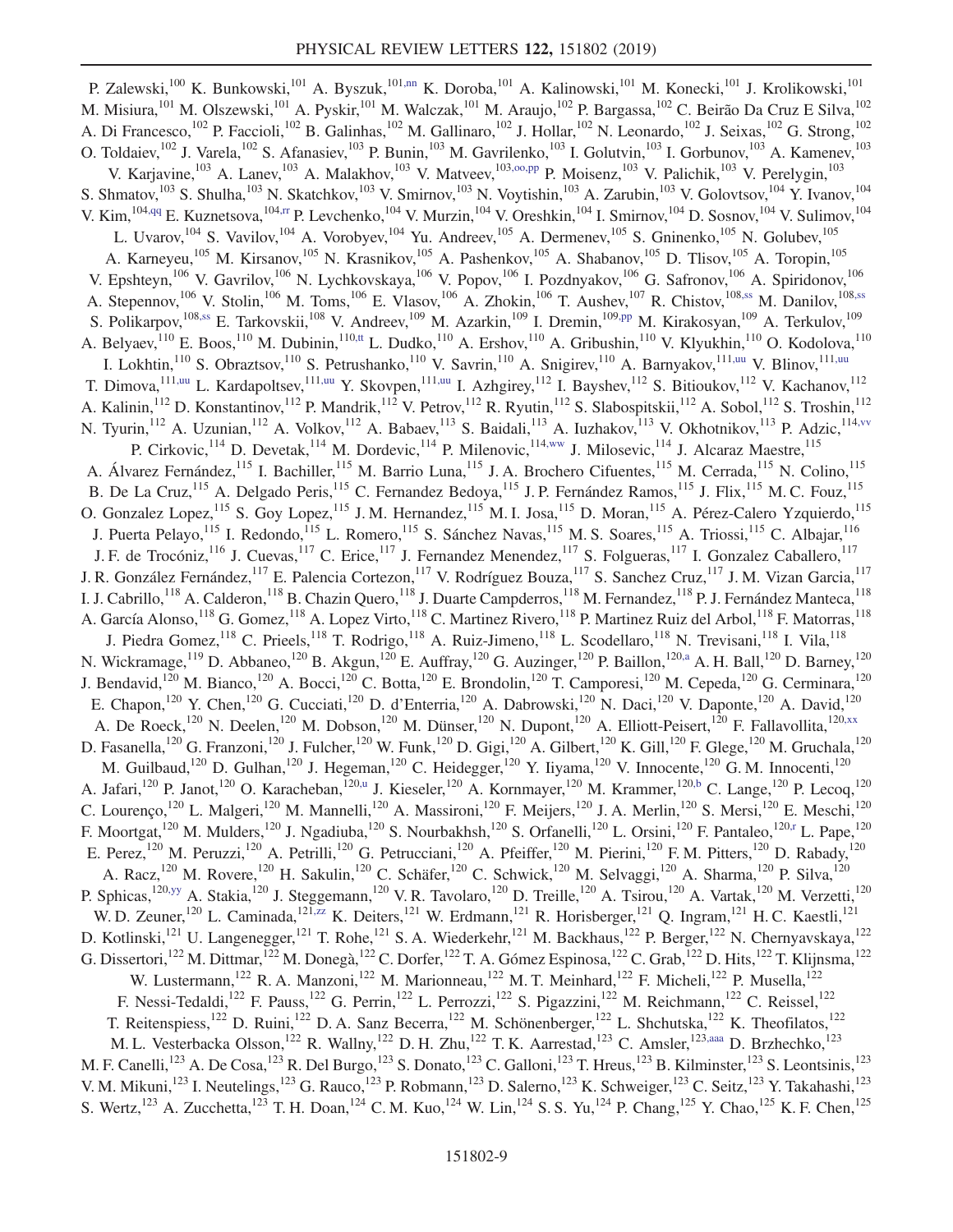<span id="page-9-11"></span><span id="page-9-10"></span><span id="page-9-9"></span><span id="page-9-8"></span><span id="page-9-7"></span><span id="page-9-6"></span><span id="page-9-5"></span><span id="page-9-4"></span><span id="page-9-3"></span><span id="page-9-2"></span><span id="page-9-1"></span><span id="page-9-0"></span>P. H. Chen,<sup>125</sup> W.-S. Hou,<sup>125</sup> Y. F. Liu,<sup>125</sup> R.-S. Lu,<sup>125</sup> E. Paganis,<sup>125</sup> A. Psallidas,<sup>125</sup> A. Steen,<sup>125</sup> B. Asavapibhop,<sup>126</sup> N. Srimanobhas,<sup>126</sup> N. Suwonjandee,<sup>126</sup> A. Bat,<sup>127</sup> F. Boran,<sup>127</sup> S. Cerci,<sup>127[,bbb](#page-15-40)</sup> S. Damarseckin,<sup>12[7,ccc](#page-15-41)</sup> Z. S. Demiroglu,<sup>127</sup> F. Dolek,<sup>127</sup> C. Dozen,<sup>127</sup> I. Dumanoglu,<sup>127</sup> G. Gokbulut,<sup>127</sup> Emine Gurpinar Guler,<sup>12[7,ddd](#page-15-42)</sup> Y. Guler,<sup>127</sup> I. Hos,<sup>12[7,eee](#page-15-43)</sup> C. Isik,<sup>127</sup> E. E. Kangal,<sup>12[7,fff](#page-15-44)</sup> O. Kara,<sup>127</sup> A. Kayis Topaksu,<sup>127</sup> U. Kiminsu,<sup>127</sup> M. Oglakci,<sup>127</sup> G. Onengut,<sup>127</sup> K. Ozdemir,<sup>12[7,ggg](#page-15-45)</sup> S. Ozturk,<sup>127[,hhh](#page-15-46)</sup> D. Sunar Cerci,<sup>12[7,bbb](#page-15-40)</sup> B. Tali,<sup>127[,bbb](#page-15-40)</sup> U. G. Tok,<sup>127</sup> S. Turkcapar,<sup>127</sup> I. S. Zorbakir,<sup>127</sup> C. Zorbilmez,<sup>127</sup> B. Isildak,<sup>128[,iii](#page-15-47)</sup> G. Karapinar,<sup>128,iii</sup> M. Yalvac,<sup>128</sup> M. Zeyrek,<sup>128</sup> I. O. Atakisi,<sup>129</sup> E. Gülmez,<sup>129</sup> M. Kaya,<sup>12[9,kkk](#page-15-49)</sup> O. Kaya,<sup>12[9,lll](#page-15-50)</sup> Ö. Özçelik,<sup>129</sup> S. Ozkorucuklu,<sup>129[,mmm](#page-15-51)</sup> S. Tekten,<sup>129</sup> E. A. Yetkin,<sup>12[9,nnn](#page-15-52)</sup> A. Cakir,<sup>130</sup> K. Cankocak,<sup>130</sup> Y. Komurcu,<sup>130</sup> S. Sen,<sup>130,000</sup> B. Grynyov,<sup>131</sup> L. Levchuk,<sup>132</sup> F. Ball,<sup>133</sup> J. J. Brooke,<sup>133</sup> D. Burns,<sup>133</sup> E. Clement,<sup>133</sup> D. Cussans,<sup>133</sup> O. Davignon,<sup>133</sup> H. Flacher,<sup>133</sup> J. Goldstein,<sup>133</sup> G. P. Heath,<sup>133</sup> H. F. Heath,<sup>133</sup> L. Kreczko,<sup>133</sup> D. M. Newbold,<sup>13[3,ppp](#page-15-54)</sup> S. Paramesvaran,<sup>133</sup> B. Penning,<sup>133</sup> T. Sakuma,<sup>133</sup> D. Smith,<sup>133</sup> V. J. Smith,<sup>133</sup> J. Taylor,<sup>133</sup> A. Titterton,<sup>133</sup> K. W. Bell,<sup>134</sup> A. Belyaev,  $^{134,qqq}$  $^{134,qqq}$  $^{134,qqq}$  C. Brew,  $^{134}$  R. M. Brown,  $^{134}$  D. Cieri,  $^{134}$  D. J. A. Cockerill,  $^{134}$  J. A. Coughlan,  $^{134}$  K. Harder,  $^{134}$ S. Harper,<sup>134</sup> J. Linacre,<sup>134</sup> K. Manolopoulos,<sup>134</sup> E. Olaiya,<sup>134</sup> D. Petyt,<sup>134</sup> T. Reis,<sup>134</sup> T. Schuh,<sup>134</sup> C. H. Shepherd-Themistocleous,<sup>134</sup> A. Thea,<sup>134</sup> I. R. Tomalin,<sup>134</sup> T. Williams,<sup>134</sup> W. J. Womersley,<sup>134</sup> R. Bainbridge,<sup>135</sup> P. Bloch,<sup>135</sup> J. Borg,<sup>135</sup> S. Breeze,<sup>135</sup> O. Buchmuller,<sup>135</sup> A. Bundock,<sup>135</sup> Gurpreet Singh Chahal,<sup>135</sup> D. Colling,<sup>135</sup> P. Dauncey,<sup>135</sup> G. Davies,<sup>135</sup> M. Della Negra,<sup>135</sup> R. Di Maria,<sup>135</sup> P. Everaerts,<sup>135</sup> G. Hall,<sup>135</sup> G. Iles,<sup>135</sup> T. James,<sup>135</sup> M. Komm,<sup>135</sup> C. Laner,<sup>135</sup> L. Lyons,<sup>135</sup> A.-M. Magnan,<sup>135</sup> S. Malik,<sup>135</sup> A. Martelli,<sup>135</sup> V. Milosevic,<sup>135</sup> J. Nash,<sup>135[,rrr](#page-15-56)</sup> A. Nikitenko,<sup>13[5,i](#page-14-7)</sup> V. Palladino,<sup>135</sup> M. Pesaresi,<sup>135</sup> D. M. Raymond,<sup>135</sup> A. Richards,<sup>135</sup> A. Rose,<sup>135</sup> E. Scott,<sup>135</sup> C. Seez,<sup>135</sup> A. Shtipliyski,<sup>135</sup> M. Stoye,<sup>135</sup> T. Strebler,<sup>135</sup> S. Summers,<sup>135</sup> A. Tapper,<sup>135</sup> K. Uchida,<sup>135</sup> T. Virdee,<sup>135[,r](#page-15-5)</sup> N. Wardle,<sup>135</sup> D. Winterbottom,  $^{135}$  J. Wright,  $^{135}$  S. C. Zenz,  $^{135}$  J. E. Cole,  $^{136}$  P. R. Hobson,  $^{136}$  A. Khan,  $^{136}$  P. Kyberd,  $^{136}$  C. K. Mackay,  $^{136}$ A. Morton,<sup>136</sup> I. D. Reid,<sup>136</sup> L. Teodorescu,<sup>136</sup> S. Zahid,<sup>136</sup> K. Call,<sup>137</sup> J. Dittmann,<sup>137</sup> K. Hatakeyama,<sup>137</sup> H. Liu,<sup>137</sup> C. Madrid,<sup>137</sup> B. McMaster,<sup>137</sup> N. Pastika,<sup>137</sup> C. Smith,<sup>137</sup> R. Bartek,<sup>138</sup> A. Dominguez,<sup>138</sup> A. Buccilli,<sup>139</sup> O. Charaf,<sup>139</sup> S. I. Cooper,<sup>139</sup> C. Henderson,<sup>139</sup> P. Rumerio,<sup>139</sup> C. West,<sup>139</sup> D. Arcaro,<sup>140</sup> T. Bose,<sup>140</sup> Z. Demiragli,<sup>140</sup> D. Gastler,<sup>140</sup> S. Girgis,<sup>140</sup> D. Pinna,<sup>140</sup> C. Richardson,<sup>140</sup> J. Rohlf,<sup>140</sup> D. Sperka,<sup>140</sup> I. Suarez,<sup>140</sup> L. Sulak,<sup>140</sup> D. Zou,<sup>140</sup> G. Benelli,<sup>141</sup> B. Burkle,<sup>141</sup> X. Coubez,<sup>141</sup> D. Cutts,<sup>141</sup> M. Hadley,<sup>141</sup> J. Hakala,<sup>141</sup> U. Heintz,<sup>141</sup> J. M. Hogan,<sup>141[,sss](#page-15-57)</sup> K. H. M. Kwok,<sup>141</sup> E. Laird,<sup>141</sup> G. Landsberg,<sup>141</sup> J. Lee,<sup>141</sup> Z. Mao,<sup>141</sup> M. Narain,<sup>141</sup> S. Sagir,<sup>141[,ttt](#page-16-0)</sup> R. Syarif,<sup>141</sup> E. Usai,<sup>141</sup> D. Yu,<sup>141</sup> R. Band,<sup>142</sup> C. Brainerd,<sup>142</sup> R. Breedon,<sup>142</sup> D. Burns,<sup>142</sup> M. Calderon De La Barca Sanchez,<sup>142</sup> M. Chertok,<sup>142</sup> J. Conway,<sup>142</sup> R. Conway,  $^{142}$  P. T. Cox,  $^{142}$  R. Erbacher,  $^{142}$  C. Flores,  $^{142}$  G. Funk,  $^{142}$  W. Ko,  $^{142}$  O. Kukral,  $^{142}$  R. Lander,  $^{142}$  M. Mulhearn,  $^{142}$ D. Pellett,<sup>142</sup> J. Pilot,<sup>142</sup> M. Shi,<sup>142</sup> D. Stolp,<sup>142</sup> D. Taylor,<sup>142</sup> K. Tos,<sup>142</sup> M. Tripathi,<sup>142</sup> Z. Wang,<sup>142</sup> F. Zhang,<sup>142</sup> M. Bachtis,<sup>143</sup> C. Bravo,<sup>143</sup> R. Cousins,<sup>143</sup> A. Dasgupta,<sup>143</sup> A. Florent,<sup>143</sup> J. Hauser,<sup>143</sup> M. Ignatenko,<sup>143</sup> N. Mccoll,<sup>143</sup> S. Regnard,<sup>143</sup> D. Saltzberg,<sup>143</sup> C. Schnaible,<sup>143</sup> V. Valuev,<sup>143</sup> E. Bouvier,<sup>144</sup> K. Burt,<sup>144</sup> R. Clare,<sup>144</sup> J. W. Gary,<sup>144</sup> S. M. A. Ghiasi Shirazi,<sup>144</sup> G. Hanson,<sup>144</sup> G. Karapostoli,<sup>144</sup> E. Kennedy,<sup>144</sup> O. R. Long,<sup>144</sup> M. Olmedo Negrete,<sup>144</sup> M. I. Paneva,<sup>144</sup> W. Si,<sup>144</sup> L. Wang,<sup>144</sup> H. Wei,<sup>144</sup> S. Wimpenny,<sup>144</sup> B. R. Yates,<sup>144</sup> J. G. Branson,<sup>145</sup> P. Chang,<sup>145</sup> S. Cittolin,<sup>145</sup> M. Derdzinski,<sup>145</sup> R. Gerosa,<sup>145</sup> D. Gilbert,<sup>145</sup> B. Hashemi,<sup>145</sup> A. Holzner,<sup>145</sup> D. Klein,<sup>145</sup> G. Kole,<sup>145</sup> V. Krutelyov,<sup>145</sup> J. Letts,<sup>145</sup> M. Masciovecchio,<sup>145</sup> S. May,<sup>145</sup> D. Olivito,<sup>145</sup> S. Padhi,<sup>145</sup> M. Pieri,<sup>145</sup> V. Sharma,<sup>145</sup> M. Tadel,<sup>145</sup> J. Wood,<sup>145</sup> F. Würthwein,<sup>145</sup> A. Yagil,<sup>145</sup> G. Zevi Della Porta,<sup>145</sup> N. Amin,<sup>146</sup> R. Bhandari,<sup>146</sup> C. Campagnari,<sup>146</sup> M. Citron,<sup>146</sup> V. Dutta,<sup>146</sup> M. Franco Sevilla,<sup>146</sup> L. Gouskos,<sup>146</sup> R. Heller,<sup>146</sup> J. Incandela,<sup>146</sup> H. Mei,<sup>146</sup> A. Ovcharova,  $^{146}$  H. Qu,  $^{146}$  J. Richman,  $^{146}$  D. Stuart,  $^{146}$  S. Wang,  $^{146}$  J. Yoo,  $^{146}$  D. Anderson,  $^{147}$  A. Bornheim,  $^{147}$ J. M. Lawhorn,<sup>147</sup> N. Lu,<sup>147</sup> H. B. Newman,<sup>147</sup> T. Q. Nguyen,<sup>147</sup> J. Pata,<sup>147</sup> M. Spiropulu,<sup>147</sup> J. R. Vlimant,<sup>147</sup> R. Wilkinson,<sup>147</sup> S. Xie,<sup>147</sup> Z. Zhang,<sup>147</sup> R. Y. Zhu,<sup>147</sup> M. B. Andrews,<sup>148</sup> T. Ferguson,<sup>148</sup> T. Mudholkar,<sup>148</sup> M. Paulini,<sup>148</sup> M. Sun,<sup>148</sup> I. Vorobiev,<sup>148</sup> M. Weinberg,<sup>148</sup> J. P. Cumalat,<sup>149</sup> W. T. Ford,<sup>149</sup> F. Jensen,<sup>149</sup> A. Johnson,<sup>149</sup> E. MacDonald,<sup>149</sup> T. Mulholland,<sup>149</sup> R. Patel,<sup>149</sup> A. Perloff,<sup>149</sup> K. Stenson,<sup>149</sup> K. A. Ulmer,<sup>149</sup> S. R. Wagner,<sup>149</sup> J. Alexander,<sup>150</sup> J. Chaves,<sup>150</sup> Y. Cheng,<sup>150</sup> J. Chu,<sup>150</sup> A. Datta,<sup>150</sup> K. Mcdermott,<sup>150</sup> N. Mirman,<sup>150</sup> J. Monroy,<sup>150</sup> J. R. Patterson,<sup>150</sup> D. Quach,<sup>150</sup> A. Rinkevicius,<sup>150</sup> A. Ryd,<sup>150</sup> L. Skinnari,<sup>150</sup> L. Soffi,<sup>150</sup> S. M. Tan,<sup>150</sup> Z. Tao,<sup>150</sup> J. Thom,<sup>150</sup> J. Tucker,<sup>150</sup> P. Wittich,<sup>150</sup> M. Zientek,<sup>150</sup> S. Abdullin,<sup>151</sup> M. Albrow,<sup>151</sup> M. Alyari,<sup>151</sup> G. Apollinari,<sup>151</sup> A. Apresyan,<sup>151</sup> A. Apyan,<sup>151</sup> S. Banerjee,<sup>151</sup> L. A. T. Bauerdick,<sup>151</sup> A. Beretvas,<sup>151</sup> J. Berryhill,<sup>151</sup> P. C. Bhat,<sup>151</sup> K. Burkett,<sup>151</sup> J. N. Butler,<sup>151</sup> A. Canepa,<sup>151</sup> G. B. Cerati,<sup>151</sup> H. W. K. Cheung,<sup>151</sup> F. Chlebana,<sup>151</sup> M. Cremonesi,<sup>151</sup> J. Duarte,<sup>151</sup> V. D. Elvira,<sup>151</sup> J. Freeman,<sup>151</sup> Z. Gecse,<sup>151</sup> E. Gottschalk,<sup>151</sup> L. Gray,<sup>151</sup> D. Green,<sup>151</sup> S. Grünendahl,<sup>151</sup> O. Gutsche,<sup>151</sup> J. Hanlon,<sup>151</sup> R. M. Harris,<sup>151</sup> S. Hasegawa,<sup>151</sup> J. Hirschauer,<sup>151</sup> Z. Hu,<sup>151</sup> B. Jayatilaka,<sup>151</sup> S. Jindariani,<sup>151</sup> M. Johnson,<sup>151</sup> U. Joshi,<sup>151</sup> B. Klima,<sup>151</sup> M. J. Kortelainen,<sup>151</sup> B. Kreis,<sup>151</sup> S. Lammel,<sup>151</sup> D. Lincoln,<sup>151</sup> R. Lipton,<sup>151</sup> M. Liu,<sup>151</sup> T. Liu,<sup>151</sup> J. Lykken,<sup>151</sup>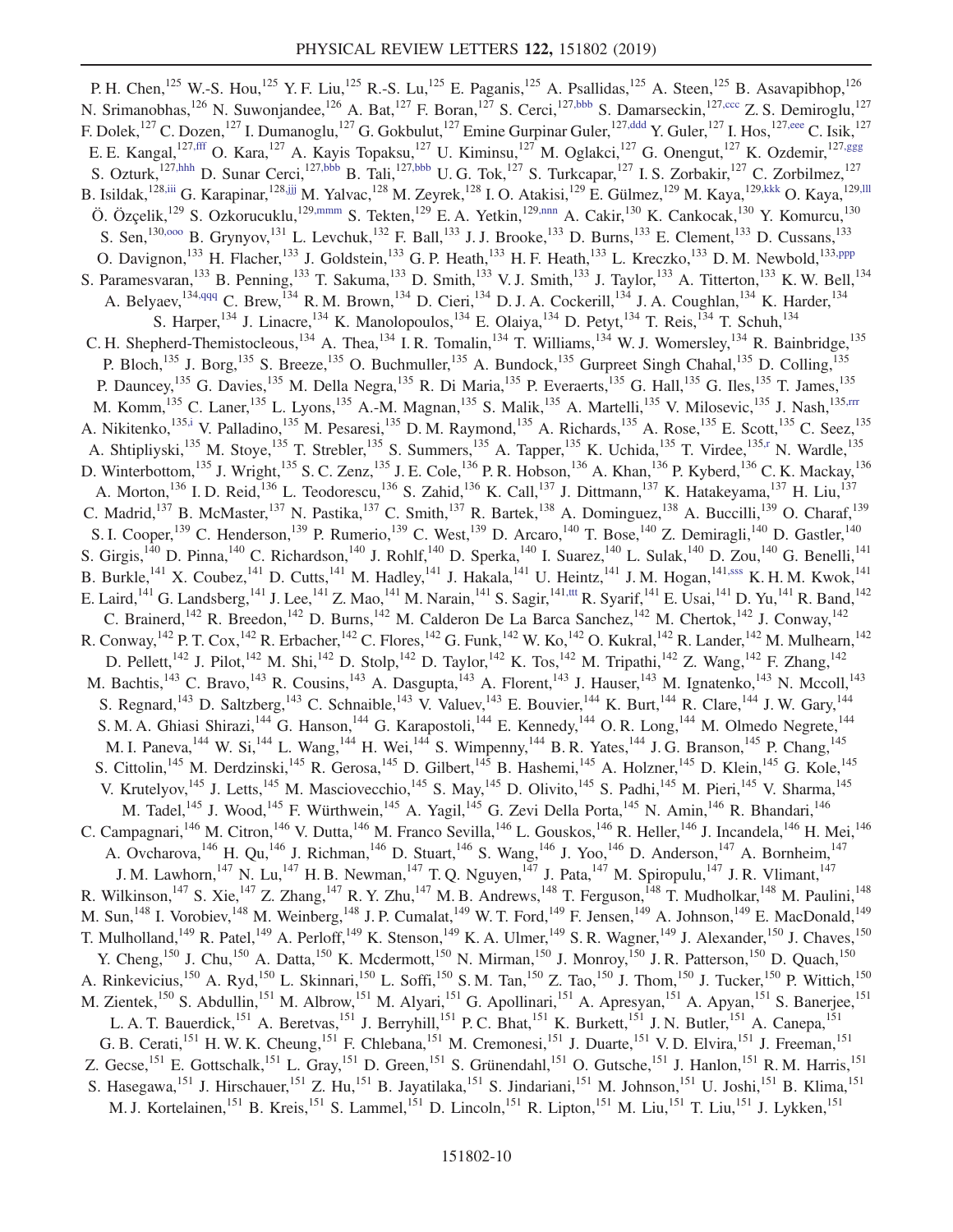<span id="page-10-1"></span><span id="page-10-0"></span>K. Maeshima, <sup>151</sup> J. M. Marraffino, <sup>151</sup> D. Mason, <sup>151</sup> P. McBride, <sup>151</sup> P. Merkel, <sup>151</sup> S. Mrenna, <sup>151</sup> S. Nahn, <sup>151</sup> V. O'Dell, <sup>151</sup> K. Pedro,<sup>151</sup> C. Pena,<sup>151</sup> O. Prokofyev,<sup>151</sup> G. Rakness,<sup>151</sup> F. Ravera,<sup>151</sup> A. Reinsvold,<sup>151</sup> L. Ristori,<sup>151</sup> B. Schneider,<sup>151</sup> E. Sexton-Kennedy,<sup>151</sup> A. Soha,<sup>151</sup> W. J. Spalding,<sup>151</sup> L. Spiegel,<sup>151</sup> S. Stoynev,<sup>151</sup> J. Strait,<sup>151</sup> N. Strobbe,<sup>151</sup> L. Taylor,<sup>151</sup> S. Tkaczyk,<sup>151</sup> N. V. Tran,<sup>151</sup> L. Uplegger,<sup>151</sup> E. W. Vaandering,<sup>151</sup> C. Vernieri,<sup>151</sup> M. Verzocchi,<sup>151</sup> R. Vidal,<sup>151</sup> M. Wang,<sup>151</sup> H. A. Weber,<sup>151</sup> D. Acosta,<sup>152</sup> P. Avery,<sup>152</sup> P. Bortignon,<sup>152</sup> D. Bourilkov,<sup>152</sup> A. Brinkerhoff,<sup>152</sup> L. Cadamuro,<sup>152</sup> A. Carnes,<sup>152</sup> D. Curry,<sup>152</sup> R. D. Field,<sup>152</sup> S. V. Gleyzer,<sup>152</sup> B. M. Joshi,<sup>152</sup> J. Konigsberg,<sup>152</sup> A. Korytov,<sup>152</sup> K. H. Lo,<sup>152</sup> P. Ma, <sup>152</sup> K. Matchev, <sup>152</sup> N. Menendez, <sup>152</sup> G. Mitselmakher, <sup>152</sup> D. Rosenzweig, <sup>152</sup> K. Shi, <sup>152</sup> J. Wang, <sup>152</sup> S. Wang, <sup>152</sup> X. Zuo,<sup>152</sup> Y. R. Joshi,<sup>153</sup> S. Linn,<sup>153</sup> T. Adams,<sup>154</sup> A. Askew,<sup>154</sup> S. Hagopian,<sup>154</sup> V. Hagopian,<sup>154</sup> K. F. Johnson,<sup>154</sup> R. Khurana, <sup>154</sup> T. Kolberg, <sup>154</sup> G. Martinez, <sup>154</sup> T. Perry, <sup>154</sup> H. Prosper, <sup>154</sup> A. Saha, <sup>154</sup> C. Schiber, <sup>154</sup> R. Yohay, <sup>154</sup> M. M. Baarmand,<sup>155</sup> V. Bhopatkar,<sup>155</sup> S. Colafranceschi,<sup>155</sup> M. Hohlmann,<sup>155</sup> D. Noonan,<sup>155</sup> M. Rahmani,<sup>155</sup> T. Roy,<sup>155</sup> M. Saunders,<sup>155</sup> F. Yumiceva,<sup>155</sup> M. R. Adams,<sup>156</sup> L. Apanasevich,<sup>156</sup> D. Berry,<sup>156</sup> R. R. Betts,<sup>156</sup> R. Cavanaugh,<sup>156</sup> X. Chen,<sup>156</sup> S. Dittmer,<sup>156</sup> O. Evdokimov,<sup>156</sup> C. E. Gerber,<sup>156</sup> D. A. Hangal,<sup>156</sup> D. J. Hofman,<sup>156</sup> K. Jung,<sup>156</sup> C. Mills,<sup>156</sup> M. B. Tonjes,<sup>156</sup> N. Varelas,<sup>156</sup> H. Wang,<sup>156</sup> X. Wang,<sup>156</sup> Z. Wu,<sup>156</sup> J. Zhang,<sup>156</sup> M. Alhusseini,<sup>157</sup> B. Bilki,<sup>15[7,ddd](#page-15-42)</sup> W. Clarida, <sup>157</sup> K. Dilsiz, <sup>157[,uuu](#page-16-1)</sup> S. Durgut, <sup>157</sup> R. P. Gandrajula, <sup>157</sup> M. Haytmyradov, <sup>157</sup> V. Khristenko, <sup>157</sup> O. K. Köseyan, <sup>157</sup> J.-P. Merlo,<sup>157</sup> A. Mestvirishvili,<sup>157</sup> A. Moeller,<sup>157</sup> J. Nachtman,<sup>157</sup> H. Ogul,<sup>15[7,vvv](#page-16-2)</sup> Y. Onel,<sup>157</sup> F. Ozok,<sup>15[7,www](#page-16-3)</sup> A. Penzo,<sup>157</sup> C. Snyder,<sup>157</sup> E. Tiras,<sup>157</sup> J. Wetzel,<sup>157</sup> B. Blumenfeld,<sup>158</sup> A. Cocoros,<sup>158</sup> N. Eminizer,<sup>158</sup> D. Fehling,<sup>158</sup> L. Feng,<sup>158</sup> A. V. Gritsan, <sup>158</sup> W. T. Hung, <sup>158</sup> P. Maksimovic, <sup>158</sup> J. Roskes, <sup>158</sup> U. Sarica, <sup>158</sup> M. Swartz, <sup>158</sup> M. Xiao, <sup>158</sup> A. Al-bataineh, <sup>159</sup> P. Baringer,<sup>159</sup> A. Bean,<sup>159</sup> S. Boren,<sup>159</sup> J. Bowen,<sup>159</sup> A. Bylinkin,<sup>159</sup> J. Castle,<sup>159</sup> S. Khalil,<sup>159</sup> A. Kropivnitskaya,<sup>159</sup> D. Majumder, 159 W. Mcbrayer, 159 M. Murray, 159 C. Rogan, 159 S. Sanders, <sup>159</sup> E. Schmitz, <sup>159</sup> J. D. Tapia Takaki, <sup>159</sup> Q. Wang,  $^{159}$  S. Duric,  $^{160}$  A. Ivanov,  $^{160}$  K. Kaadze,  $^{160}$  D. Kim,  $^{160}$  Y. Maravin,  $^{160}$  D. R. Mendis,  $^{160}$  T. Mitchell,  $^{160}$ A. Modak,<sup>160</sup> A. Mohammadi,<sup>160</sup> F. Rebassoo,<sup>161</sup> D. Wright,<sup>161</sup> A. Baden,<sup>162</sup> O. Baron,<sup>162</sup> A. Belloni,<sup>162</sup> S. C. Eno,<sup>162</sup> Y. Feng,<sup>162</sup> C. Ferraioli,<sup>162</sup> N. J. Hadley,<sup>162</sup> S. Jabeen,<sup>162</sup> G. Y. Jeng,<sup>162</sup> R. G. Kellogg,<sup>162</sup> J. Kunkle,<sup>162</sup> A. C. Mignerey,<sup>162</sup> S. Nabili,<sup>162</sup> F. Ricci-Tam,<sup>162</sup> M. Seidel,<sup>162</sup> Y. H. Shin,<sup>162</sup> A. Skuja,<sup>162</sup> S. C. Tonwar,<sup>162</sup> K. Wong,<sup>162</sup> D. Abercrombie,<sup>163</sup> B. Allen,<sup>163</sup> V. Azzolini,<sup>163</sup> A. Baty,<sup>163</sup> R. Bi,<sup>163</sup> S. Brandt,<sup>163</sup> W. Busza,<sup>163</sup> I. A. Cali,<sup>163</sup> M. D'Alfonso,<sup>163</sup> G. Gomez Ceballos,<sup>163</sup> M. Goncharov,<sup>163</sup> P. Harris,<sup>163</sup> D. Hsu,<sup>163</sup> M. Hu,<sup>163</sup> M. Klute,<sup>163</sup> D. Kovalskyi,<sup>163</sup> Y.-J. Lee,<sup>163</sup> P. D. Luckey,<sup>163</sup> B. Maier,<sup>163</sup> A. C. Marini,<sup>163</sup> C. Mcginn,<sup>163</sup> C. Mironov,<sup>163</sup> S. Narayanan,<sup>163</sup> X. Niu,<sup>163</sup> C. Paus,<sup>163</sup> D. Rankin,<sup>163</sup> C. Roland,<sup>163</sup> G. Roland,<sup>163</sup> Z. Shi,<sup>163</sup> G. S. F. Stephans,<sup>163</sup> K. Sumorok,<sup>163</sup> K. Tatar,<sup>163</sup> D. Velicanu,<sup>163</sup> J. Wang,<sup>163</sup> T. W. Wang,<sup>163</sup> B. Wyslouch,<sup>163</sup> A. C. Benvenuti,<sup>16[4,a](#page-14-10)</sup> R. M. Chatterjee,<sup>164</sup> A. Evans,<sup>164</sup> P. Hansen,<sup>164</sup> J. Hiltbrand,<sup>164</sup> Sh. Jain,<sup>164</sup> S. Kalafut,<sup>164</sup> M. Krohn,<sup>164</sup> Y. Kubota,<sup>164</sup> Z. Lesko,<sup>164</sup> J. Mans,<sup>164</sup> R. Rusack,<sup>164</sup> M. A. Wadud,<sup>164</sup> J. G. Acosta,<sup>165</sup> S. Oliveros,<sup>165</sup> E. Avdeeva,<sup>166</sup> K. Bloom,<sup>166</sup> D. R. Claes,<sup>166</sup> C. Fangmeier,<sup>166</sup> L. Finco,<sup>166</sup> F. Golf,<sup>166</sup> R. Gonzalez Suarez,<sup>166</sup> R. Kamalieddin,<sup>166</sup> I. Kravchenko,<sup>166</sup> J. E. Siado,<sup>166</sup> G. R. Snow,<sup>166</sup> B. Stieger,<sup>166</sup> A. Godshalk,<sup>167</sup> C. Harrington,<sup>167</sup> I. Iashvili,<sup>167</sup> A. Kharchilava,<sup>167</sup> C. Mclean,<sup>167</sup> D. Nguyen,<sup>167</sup> A. Parker,<sup>167</sup> S. Rappoccio,<sup>167</sup> B. Roozbahani,<sup>167</sup> G. Alverson,<sup>168</sup> E. Barberis,<sup>168</sup> C. Freer,<sup>168</sup> Y. Haddad,<sup>168</sup> A. Hortiangtham,<sup>168</sup> G. Madigan,<sup>168</sup> D. M. Morse,<sup>168</sup> T. Orimoto,<sup>168</sup> A. Tishelman-Charny,<sup>168</sup> T. Wamorkar,<sup>168</sup> B. Wang,<sup>168</sup> A. Wisecarver,<sup>168</sup> D. Wood,<sup>168</sup> S. Bhattacharya, <sup>169</sup> J. Bueghly, <sup>169</sup> T. Gunter, <sup>169</sup> K. A. Hahn, <sup>169</sup> N. Odell, <sup>169</sup> M. H. Schmitt, <sup>169</sup> K. Sung, <sup>169</sup> M. Trovato, <sup>169</sup> M. Velasco, <sup>169</sup> R. Bucci, <sup>170</sup> N. Dev, <sup>170</sup> R. Goldouzian, <sup>170</sup> M. Hildreth, <sup>170</sup> K. Hurtado Anampa, <sup>170</sup> C. Jessop, <sup>170</sup> D. J. Karmgard,<sup>170</sup> K. Lannon,<sup>170</sup> W. Li,<sup>170</sup> N. Loukas,<sup>170</sup> N. Marinelli,<sup>170</sup> F. Meng,<sup>170</sup> C. Mueller,<sup>170</sup> Y. Musienko,<sup>170,00</sup> M. Planer,<sup>170</sup> R. Ruchti,<sup>170</sup> P. Siddireddy,<sup>170</sup> G. Smith,<sup>170</sup> S. Taroni,<sup>170</sup> M. Wayne,<sup>170</sup> A. Wightman,<sup>170</sup> M. Wolf,<sup>170</sup> A. Woodard,<sup>170</sup> J. Alimena,<sup>171</sup> L. Antonelli,<sup>171</sup> B. Bylsma,<sup>171</sup> L. S. Durkin,<sup>171</sup> S. Flowers,<sup>171</sup> B. Francis,<sup>171</sup> C. Hill,<sup>171</sup> W. Ji,<sup>171</sup> A. Lefeld,<sup>171</sup> T. Y. Ling,<sup>171</sup> W. Luo,<sup>171</sup> B. L. Winer,<sup>171</sup> S. Cooperstein,<sup>172</sup> G. Dezoort,<sup>172</sup> P. Elmer,<sup>172</sup> J. Hardenbrook,<sup>172</sup> N. Haubrich,<sup>172</sup> S. Higginbotham,<sup>172</sup> A. Kalogeropoulos,<sup>172</sup> S. Kwan,<sup>172</sup> D. Lange,<sup>172</sup> M. T. Lucchini,<sup>172</sup> J. Luo,<sup>172</sup> D. Marlow,<sup>172</sup> K. Mei,<sup>172</sup> I. Ojalvo,<sup>172</sup> J. Olsen,<sup>172</sup> C. Palmer,<sup>172</sup> P. Piroué,<sup>172</sup> J. Salfeld-Nebgen,<sup>172</sup> D. Stickland,<sup>172</sup> C. Tully,<sup>172</sup> Z. Wang,<sup>172</sup> S. Malik,<sup>173</sup> S. Norberg,<sup>173</sup> A. Barker,<sup>174</sup> V. E. Barnes,<sup>174</sup> S. Das,<sup>174</sup> L. Gutay,<sup>174</sup> M. Jones,<sup>174</sup> A. W. Jung,  $^{174}$  A. Khatiwada,  $^{174}$  B. Mahakud,  $^{174}$  D. H. Miller,  $^{174}$  G. Negro,  $^{174}$  N. Neumeister,  $^{174}$  C. C. Peng,  $^{174}$ S. Piperov,<sup>174</sup> H. Qiu,<sup>174</sup> J. F. Schulte,<sup>174</sup> J. Sun,<sup>174</sup> F. Wang,<sup>174</sup> R. Xiao,<sup>174</sup> W. Xie,<sup>174</sup> T. Cheng,<sup>175</sup> J. Dolen,<sup>175</sup> N. Parashar,<sup>175</sup> Z. Chen,<sup>176</sup> K. M. Ecklund,<sup>176</sup> S. Freed,<sup>176</sup> F. J. M. Geurts,<sup>176</sup> M. Kilpatrick,<sup>176</sup> Arun Kumar,<sup>176</sup> W. Li,<sup>176</sup> B. P. Padley, <sup>176</sup> J. Roberts, <sup>176</sup> J. Rorie, <sup>176</sup> W. Shi, <sup>176</sup> A. G. Stahl Leiton, <sup>176</sup> Z. Tu, <sup>176</sup> A. Zhang, <sup>176</sup> A. Bodek, <sup>177</sup> P. de Barbaro,<sup>177</sup> R. Demina,<sup>177</sup> Y. t. Duh,<sup>177</sup> J. L. Dulemba,<sup>177</sup> C. Fallon,<sup>177</sup> T. Ferbel,<sup>177</sup> M. Galanti,<sup>177</sup> A. Garcia-Bellido,<sup>177</sup> J. Han,<sup>177</sup> O. Hindrichs,<sup>177</sup> A. Khukhunaishvili,<sup>177</sup> E. Ranken,<sup>177</sup> P. Tan,<sup>177</sup> R. Taus,<sup>177</sup> B. Chiarito,<sup>178</sup> J. P. Chou,<sup>178</sup>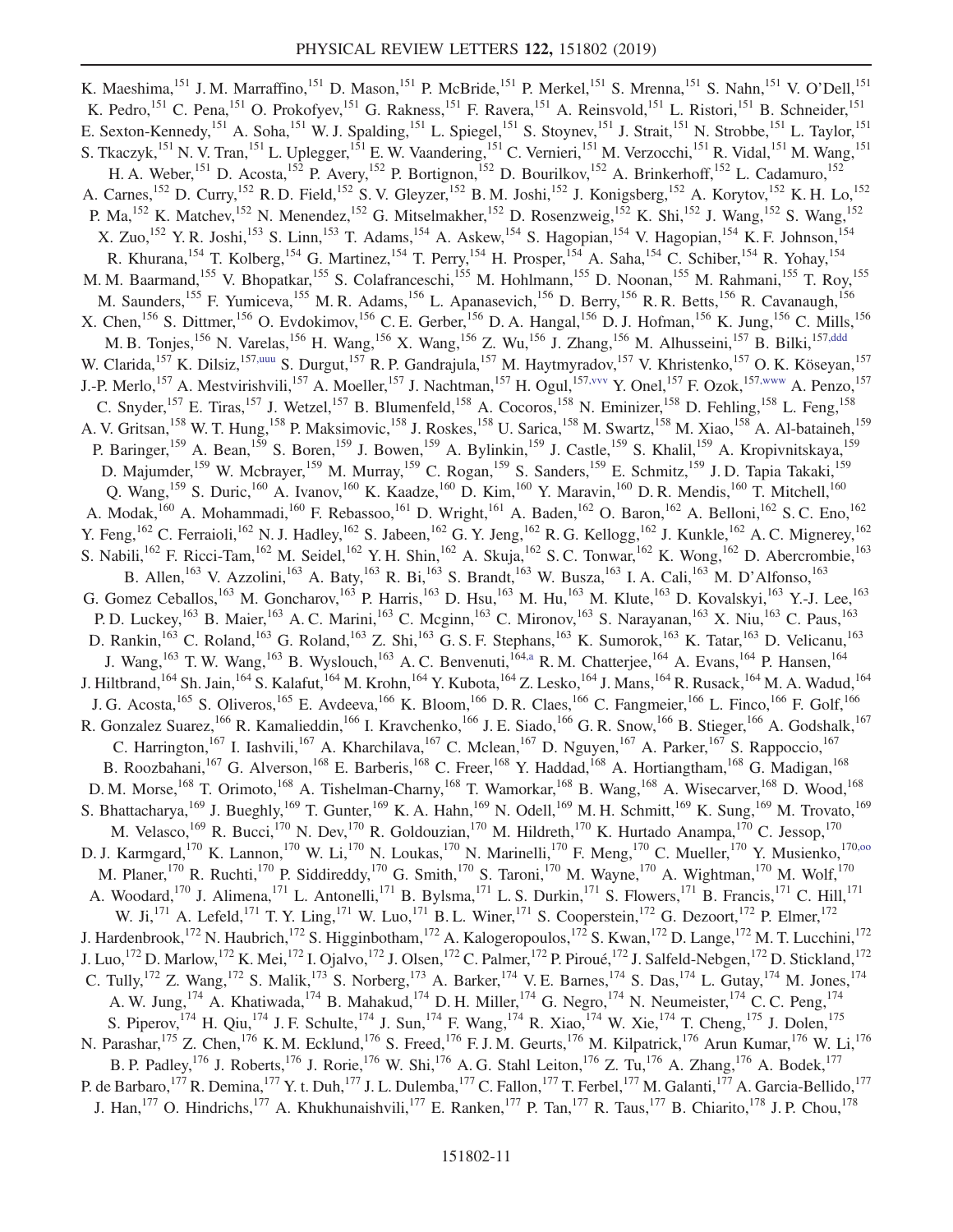<span id="page-11-2"></span><span id="page-11-1"></span><span id="page-11-0"></span>Y. Gershtein,<sup>178</sup> E. Halkiadakis,<sup>178</sup> A. Hart,<sup>178</sup> M. Heindl,<sup>178</sup> E. Hughes,<sup>178</sup> S. Kaplan,<sup>178</sup> S. Kyriacou,<sup>178</sup> I. Laflotte,<sup>178</sup> A. Lath,<sup>178</sup> R. Montalvo,<sup>178</sup> K. Nash,<sup>178</sup> M. Osherson,<sup>178</sup> H. Saka,<sup>178</sup> S. Salur,<sup>178</sup> S. Schnetzer,<sup>178</sup> D. Sheffield,<sup>178</sup> S. Somalwar, <sup>178</sup> R. Stone, <sup>178</sup> S. Thomas, <sup>178</sup> P. Thomassen, <sup>178</sup> H. Acharya, <sup>179</sup> A. G. Delannoy, <sup>179</sup> J. Heideman, <sup>179</sup> G. Riley, <sup>179</sup> S. Spanier,<sup>179</sup> O. Bouhali,<sup>180[,xxx](#page-16-4)</sup> A. Celik,<sup>180</sup> M. Dalchenko,<sup>180</sup> M. De Mattia,<sup>180</sup> A. Delgado,<sup>180</sup> S. Dildick,<sup>180</sup> R. Eusebi,<sup>180</sup> J. Gilmore,<sup>180</sup> T. Huang,<sup>180</sup> T. Kamon,<sup>18[0,yyy](#page-16-5)</sup> S. Luo,<sup>180</sup> D. Marley,<sup>180</sup> R. Mueller,<sup>180</sup> D. Overton,<sup>180</sup> L. Perniè,<sup>180</sup> D. Rathjens,<sup>180</sup> A. Safonov,<sup>180</sup> N. Akchurin,<sup>181</sup> J. Damgov,<sup>181</sup> F. De Guio,<sup>181</sup> P. R. Dudero,<sup>181</sup> S. Kunori,<sup>181</sup> K. Lamichhane,<sup>181</sup> S. W. Lee,<sup>181</sup> T. Mengke,<sup>181</sup> S. Muthumuni,<sup>181</sup> T. Peltola,<sup>181</sup> S. Undleeb,<sup>181</sup> I. Volobouev,<sup>181</sup> Z. Wang,<sup>181</sup> A. Whitbeck,<sup>181</sup> S. Greene,<sup>182</sup> A. Gurrola,<sup>182</sup> R. Janjam,<sup>182</sup> W. Johns,<sup>182</sup> C. Maguire,<sup>182</sup> A. Melo,<sup>182</sup> H. Ni,<sup>182</sup> K. Padeken,<sup>182</sup> F. Romeo,<sup>182</sup> P. Sheldon,<sup>182</sup> S. Tuo,<sup>182</sup> J. Velkovska,<sup>182</sup> M. Verweij,<sup>182</sup> Q. Xu,<sup>182</sup> M. W. Arenton,<sup>183</sup> P. Barria,<sup>183</sup> B. Cox,<sup>183</sup> R. Hirosky,<sup>183</sup> M. Joyce,<sup>183</sup> A. Ledovskoy,<sup>183</sup> H. Li,<sup>183</sup> C. Neu,<sup>183</sup> Y. Wang,<sup>183</sup> E. Wolfe,<sup>183</sup> F. Xia,<sup>183</sup> R. Harr,<sup>184</sup> P. E. Karchin,<sup>184</sup> N. Poudyal,<sup>184</sup> J. Sturdy,<sup>184</sup> P. Thapa,<sup>184</sup> S. Zaleski,<sup>184</sup> J. Buchanan,<sup>185</sup> C. Caillol,<sup>185</sup> D. Carlsmith,<sup>185</sup> S. Dasu,<sup>185</sup> I. De Bruyn,<sup>185</sup> L. Dodd,<sup>185</sup> B. Gomber,<sup>18[5,zzz](#page-16-6)</sup> M. Grothe,<sup>185</sup> M. Herndon,<sup>185</sup> A. Hervé,<sup>185</sup> U. Hussain,<sup>185</sup> P. Klabbers,<sup>185</sup> A. Lanaro,<sup>185</sup> K. Long,<sup>185</sup> R. Loveless,<sup>185</sup> T. Ruggles,<sup>185</sup> A. Savin,<sup>185</sup> V. Sharma,<sup>185</sup> N. Smith,<sup>185</sup> W. H. Smith, $^{185}$  and N. Woods $^{185}$ 

## (CMS Collaboration)

<sup>1</sup>Yerevan Physics Institute, Yerevan, Armenia

2 Institut für Hochenergiephysik, Wien, Austria

3 Institute for Nuclear Problems, Minsk, Belarus <sup>4</sup>Universiteit Antwerpen, Antwerpen, Belgium

<sup>5</sup>Vrije Universiteit Brussel, Brussel, Belgium<br><sup>6</sup>Université Libre de Bruxelles, Bruxelles, Belgium <sup>6</sup>Université Libre de Bruxelles, Bruxelles, Belgium  $\frac{7}{7}$ Ghent University, Ghent, Belgium

 $'$ Ghent University, Ghent, Belgium<br><sup>8</sup>Université Catholique de Louvain, Louvain la N  $^8$ Université Catholique de Louvain, Louvain-la-Neuve, Belgium<br> $^9$ Cartre Presileire de Pesquisse Fisiese, Pie de Laneire, Presil

<sup>9</sup>Centro Brasileiro de Pesquisas Fisicas, Rio de Janeiro, Brazil<br><sup>10</sup>Universidade do Estado do Rio de Janeiro, Rio de Janeiro, Brazil<br><sup>11a</sup>Universidade Estadual Paulista, São Paulo, Brazil<br><sup>11b</sup>Universidade Federal do AB

<sup>15</sup>Institute of High Energy Physics, Beijing, China<br><sup>16</sup>State Key Laboratory of Nuclear Physics and Technology, Peking University, Beijing, China<br><sup>17</sup>Tsinghua University, Beijing, China<br><sup>18</sup>Universidad de Los Andes, Bogo

<sup>24</sup>Charles University, Prague, Czech Republic<br><sup>25</sup>Escuela Politecnica Nacional, Quito, Ecuador<br><sup>26</sup>Universidad San Francisco de Quito, Quito, Ecuador<br><sup>27</sup>Academy of Scientific Research and Technology of the Arab Republic

Egyptian Network of High Energy Physics, Cairo, Egypt<br><sup>28</sup>National Institute of Chemical Physics and Biophysics, Tallinn, Estonia<br><sup>29</sup>Department of Physics, University of Helsinki, Helsinki, Finland<br><sup>30</sup>Helsinki Institute

<sup>33</sup>Laboratoire Leprince-Ringuet, Ecole polytechnique, CNRS/IN2P3, Université Paris-Saclay, Palaiseau, France<br><sup>34</sup>Université de Strasbourg, CNRS, IPHC UMR 7178, Strasbourg, France<br><sup>35</sup>Centre de Calcul de l'Institut Nation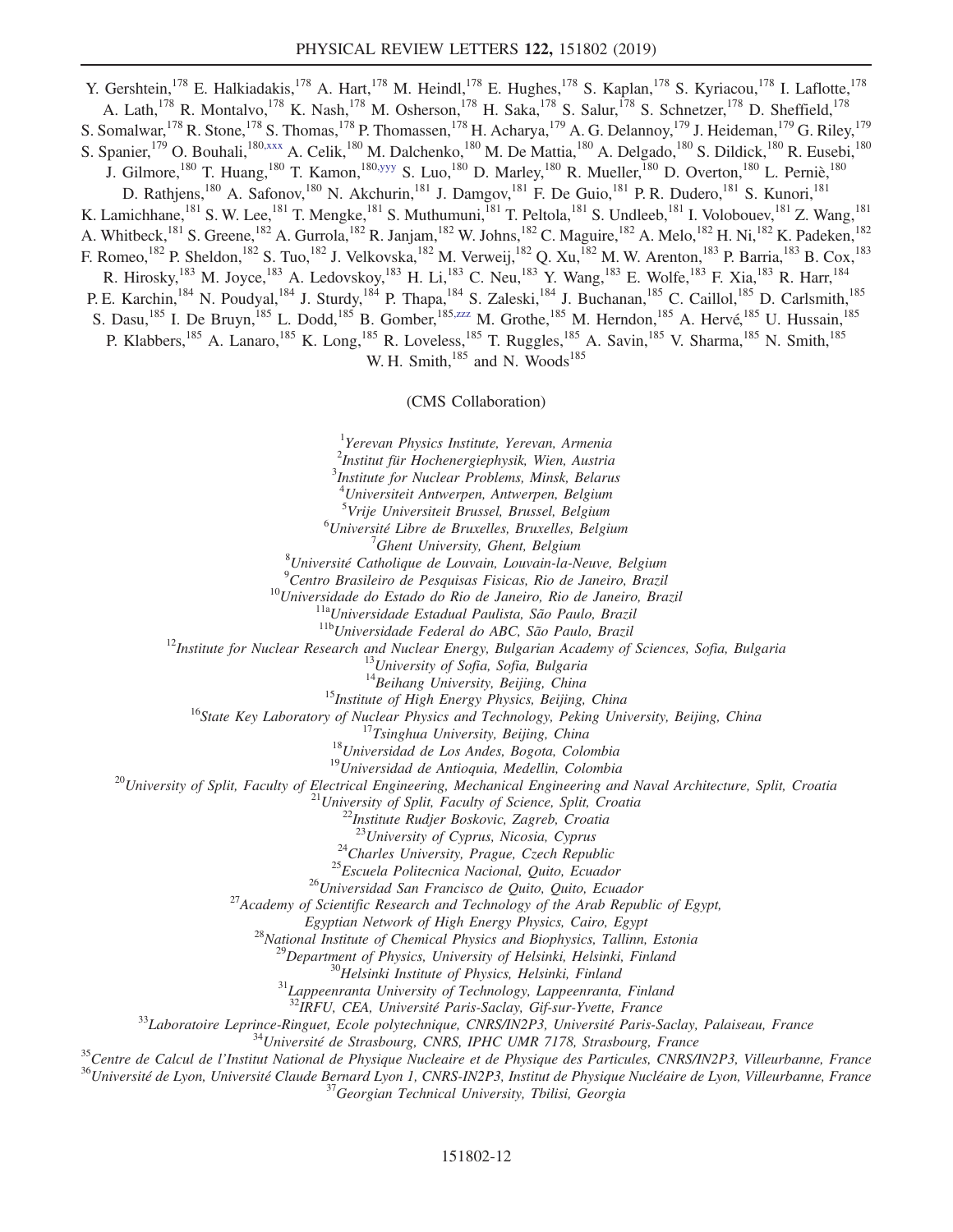<sup>38</sup>Tbilisi State University, Tbilisi, Georgia<br><sup>39</sup>RWTH Aachen University, I. Physikalisches Institut, Aachen, Germany<br><sup>40</sup>RWTH Aachen University, III. Physikalisches Institut A, Aachen, Germany<br><sup>41</sup>RWTH Aachen University  $\begin{array}{c} \begin{array}{c} \begin{array}{c} \begin{array}{c} \begin{array}{c} \begin{array}{c} \begin{array}{c} \begin{array}{c} \begin{array}{c} \begin{array}{c} \begin{array}{c} \end{array}} \end{array} & \begin{array}{c} \begin{array}{c} \begin{array}{c} \end{array} \end{array} & \begin{array}{c} \end{array} \end{array} & \begin{array}{c} \end{array} \end{array} & \begin{array}{c} \begin{array}{c} \begin{array}{c} \end{array} & \end{array} & \begin{array}{c} \end{array} & \begin{array}{c} \end{array} & \end{array}$ <sup>555</sup>Panjab University, Chandigarh, India<br><sup>56</sup>University of Delhi, Delhi, India<br><sup>57</sup>Saha Institute of Nuclear Physics, HBNI, Kolkata,India <sup>58</sup>Indian Institute of Technology Madras, Madras, India<br><sup>59</sup>Bhabha Atomic Research Centre, Mumbai, India <sup>60</sup>Tata Institute of Fundamental Research-A, Mumbai, India  $6^{1}$ Tata Institute of Fundamental Research-B, Mumbai, India  $62$ Indian Institute of Science Education and Research (IISER), Pune, India <sup>63</sup>Institute for Research in Fundamental Sciences (IPM), Tehran, Iran <sup>64</sup>University College Dublin, Dublin, Ireland <sup>65a</sup>INFN Sezione di Bari, Bari, Italy <sup>65b</sup>Università di Bari, Bari, Italy  $^{65c}$ Politecnico di Bari, Bari, Italy  $^{66a}$ INFN Sezione di Bologna, Bologna, Italy  $^{66b}$ Università di Bologna, Bologna, Italy  $^{67a}$ INFN Sezione di Catania, Catania, Italy  $^{67b}$ Università di Catania, Catania, Italy <sup>68a</sup>INFN Sezione di Firenze, Firenze, Italy  $68b$ Università di Firenze, Firenze, Italy <sup>69</sup>INFN Laboratori Nazionali di Frascati, Frascati, Italy<br><sup>70a</sup>INFN Sezione di Genova, Genova, Italy<br><sup>70b</sup>Università di Genova, Genova, Italy <sup>71a</sup>INFN Sezione di Milano-Bicocca, Milano, Italy  $^{71b}$ Università di Milano-Bicocca, Milano, Italy <sup>72a</sup>INFN Sezione di Napoli, Napoli, Italy<br><sup>72b</sup>Università di Napoli 'Federico II', Napoli, Italy<br><sup>72c</sup>Università della Basilicata, Potenza, Italy<br><sup>72d</sup>Università G. Marconi, Roma, Italy<br><sup>73</sup>aINFN Sezione di Padova, Padov <sup>73c</sup>Università di Trento, Trento, Italy <sup>74a</sup>INFN Sezione di Pavia, Pavia, Italy <sup>74b</sup>Università di Pavia, Pavia, Italy <sup>75a</sup>INFN Sezione di Perugia, Perugia, Italy <sup>75b</sup>Università di Perugia, Perugia, Italy<br><sup>76a</sup>INFN Sezione di Pisa, Pisa, Italy<br><sup>76b</sup>Università di Pisa, Pisa, Italy <sup>76c</sup>Scuola Normale Superiore di Pisa, Pisa, Italy<br><sup>77a</sup>INFN Sezione di Roma, Rome, Italy<br><sup>77b</sup>Sapienza Università di Roma, Rome, Italy<br><sup>78a</sup>INFN Sezione di Torino, Torino, Italy<br><sup>78b</sup>Università di Torino, Torino, Italy  $78c$ Università del Piemonte Orientale, Novara, Italy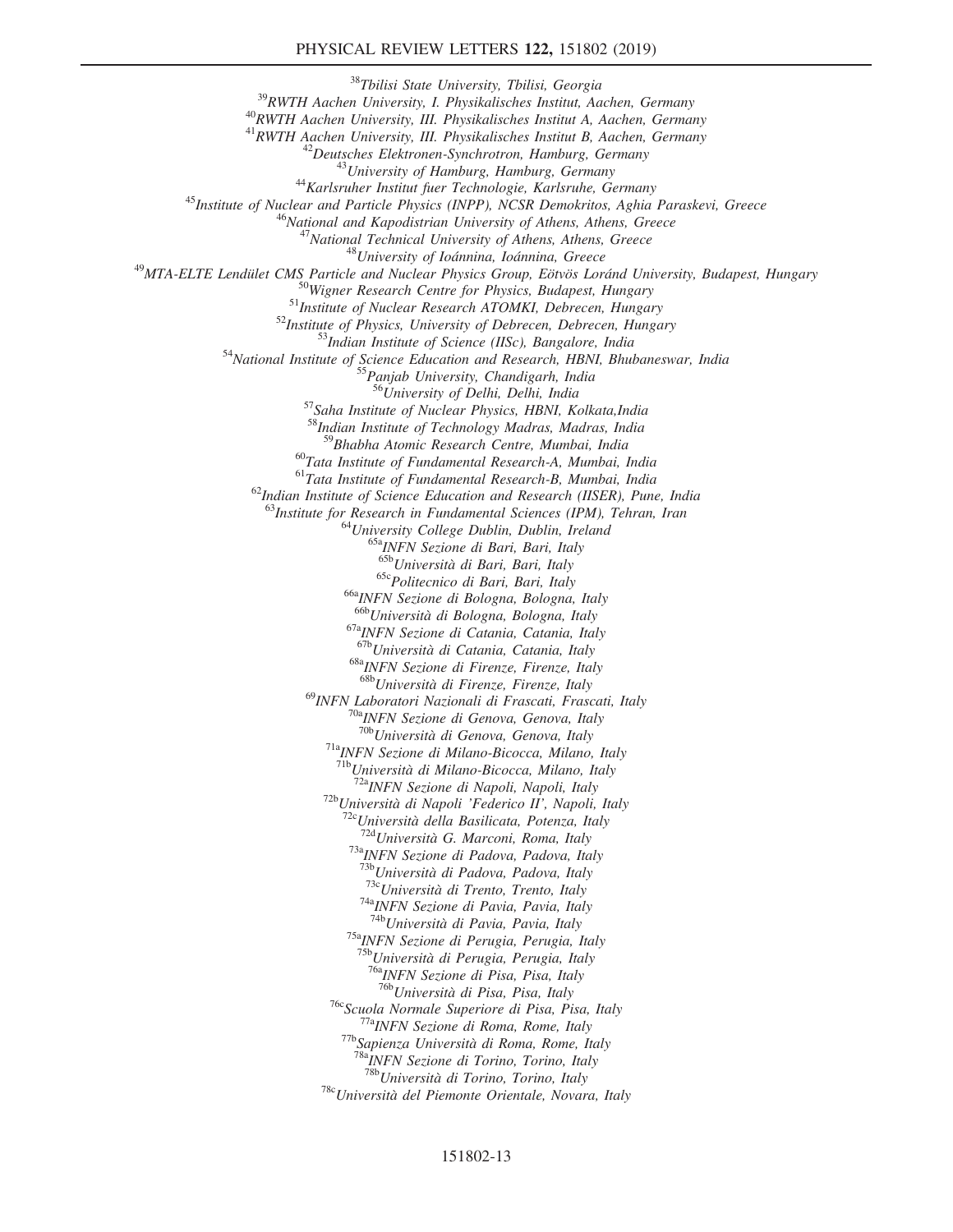<sup>79a</sup>INFN Sezione di Trieste, Trieste, Italy<br><sup>79b</sup>Università di Trieste, Trieste, Italy <sup>80</sup>Kyungpook National University, Daegu, Korea <sup>81</sup>Chonnam National University, Institute for Universe and Elementary Particles, Kwangju, Korea  $\frac{82}{100}$  Korea University, Seoul, Korea 8<sup>33</sup>Korea University, Seoul, Ko <sup>84</sup>Sejong University, Seoul, Korea<br><sup>85</sup>Seoul National University, Seoul, Korea<br><sup>86</sup>University of Seoul, Seoul, Korea 87 Sungkyunkwan University, Suwon, Korea <sup>88</sup>Riga Technical University, Riga, Latvia<br><sup>89</sup>Vilnius University, Vilnius, Lithuania <sup>90</sup>National Centre for Particle Physics, Universiti Malaya, Kuala Lumpur, Malaysia<br><sup>91</sup>Universidad de Sonora (UNISON), Hermosillo, Mexico<br><sup>92</sup>Centro de Investigacion y de Estudios Avanzados del IPN, Mexico City, Mexico<br><sup></sup> <sup>95</sup>Universidad Autónoma de San Luis Potosí, San Luis Potosí, Mexico <sup>96</sup>University of Montenegro, Podgorica, Montenegro<br><sup>97</sup>University of Auckland, Auckland, New Zealand <sup>98</sup>University of Canterbury, Christchurch, New Zealand<br><sup>99</sup>National Centre for Physics, Quaid-I-Azam University, Islamabad, Pakistan<br><sup>100</sup>National Centre for Nuclear Research, Swierk, Poland<br><sup>101</sup>Institute of Experimenta <sup>103</sup>Joint Institute for Nuclear Research, Dubna, Russia<br><sup>104</sup>Petersburg Nuclear Physics Institute, Gatchina (St. Petersburg), Russia<br><sup>105</sup>Institute for Nuclear Research, Moscow, Russia<br><sup>106</sup>Institute for Theoretical and <sup>107</sup> Moscow Institute of Physics and Technology, Moscow, Russia<br><sup>107</sup> Moscow Engineering Physics Institute (MEPhI), Moscow, Russia<br><sup>110</sup> Skobeltsyn Institute of Nuclear Physics, Lomonosov Moscow, Russia<br><sup>110</sup> Skobeltsyn I <sup>127</sup>Çukurova University, Physics Department, Science and Art Faculty, Adana, Turkey<br><sup>128</sup>Middle East Technical University, Physics Department, Ankara, Turkey<br><sup>129</sup>Bogazici University, Istanbul, Turkey<br><sup>131</sup>Institute for <sup>133</sup>University of Bristol, Bristol, United Kingdom<br><sup>134</sup>Rutherford Appleton Laboratory, Didcot, United Kingdom<br><sup>135</sup>Imperial College, London, United Kingdom<br><sup>136</sup>Brunel University, Uxbridge, United Kingdom<br><sup>137</sup>Baylor Un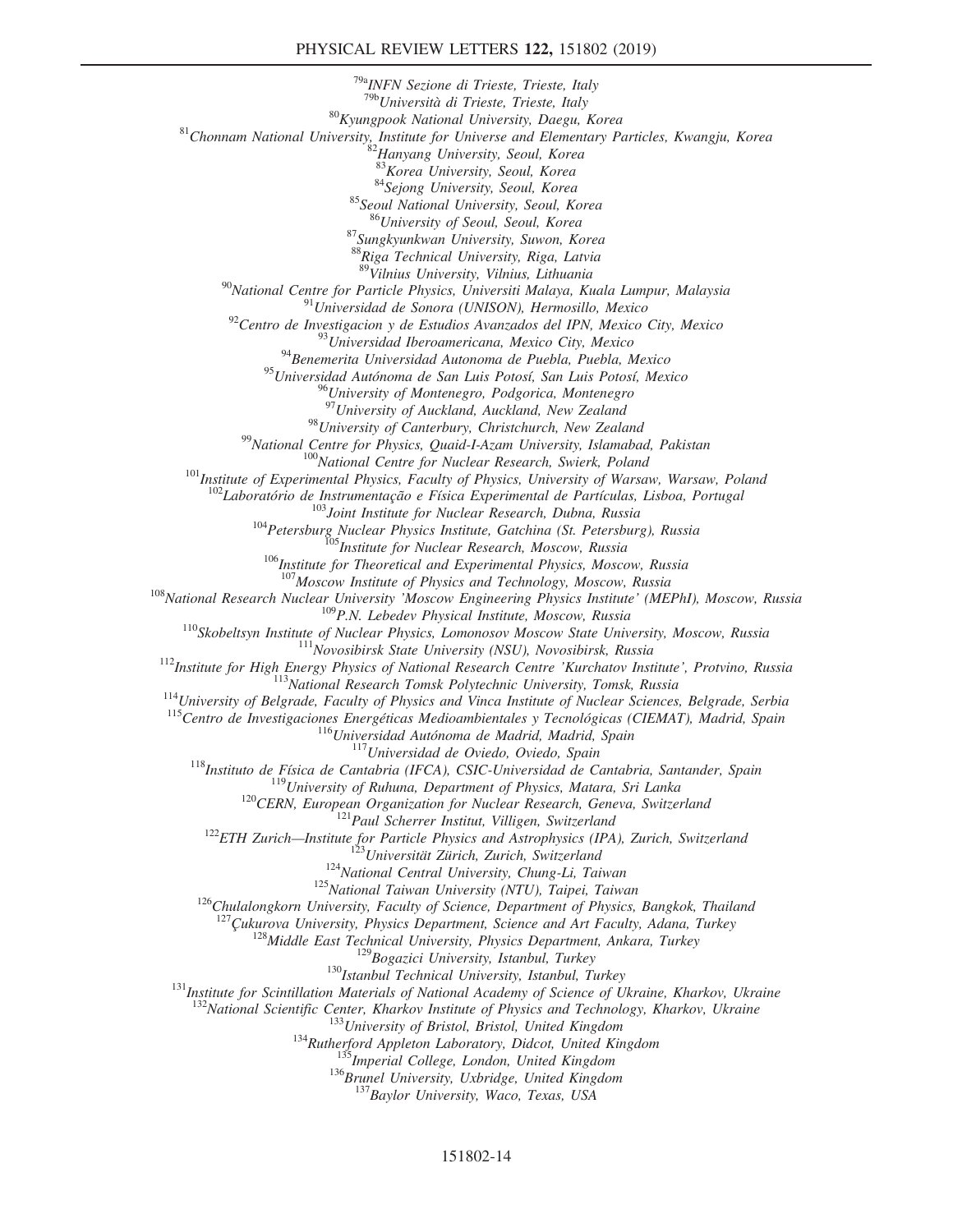## PHYSICAL REVIEW LETTERS 122, 151802 (2019)

<sup>138</sup>Catholic University of America, Washington, DC, USA<br><sup>139</sup>The University of Alabama, Tuscaloosa, Alabama, USA<br><sup>140</sup>Boston University, Boston, Massachusetts, USA <sup>141</sup>Brown University, Providence, Rhode Island, USA<br><sup>142</sup>University of California, Davis, Davis, California, USA<br><sup>143</sup>University of California, Los Angeles, California, USA<br><sup>144</sup>University of California, Riverside, River 148<br>
<sup>148</sup>Carnegie Mellon University, Pittsburgh, Pennsylvania, USA<br>
<sup>149</sup>University of Colorado Boulder, Boulder, Colorado, USA <sup>150</sup>Cornell University, Ithaca, New York, USA<br><sup>151</sup>Fermi National Accelerator Laboratory, Batavia, Illinois, USA<br><sup>152</sup>University of Florida, Gainesville, Florida, USA<br><sup>153</sup>Florida International University, Miami, Florida <sup>155</sup>Florida Institute of Technology, Melbourne, Florida, USA<br><sup>156</sup>University of Illinois at Chicago (UIC), Chicago, Illinois, USA<br><sup>157</sup>The University of Iowa, Iowa City, Iowa, USA<br><sup>158</sup>Johns Hopkins University, Baltimore <sup>160</sup> Kansas State University, Manhattan, Kansas, USA<br><sup>161</sup> Lawrence Livermore National Laboratory, Livermore, California, USA<br><sup>162</sup> University of Maryland, College Park, Maryland, USA<br><sup>163</sup> Massachusetts Institute of Tec  $^{166}$ University of Nebraska-Lincoln, Lincoln, Nebraska, USA<br> $^{167}$ State University of New York at Buffalo, Buffalo, New York, USA<br> $^{168}$ Northeastern University, Boston, Massachusetts, USA<br> $^{168}$ Northwestern Universit <sup>170</sup>University of Notre Dame, Notre Dame, Indiana, USA  $^{171}$ The Ohio State University, Columbus, Ohio, USA <sup>172</sup>Princeton University, Princeton, New Jersey, USA<br><sup>173</sup>University of Puerto Rico, Mayaguez, Puerto Rico<br><sup>174</sup>Purdue University, West Lafayette, Indiana, USA<br><sup>175</sup>Purdue University, West Lafayette, Indiana, USA<br><sup>175</sup>Ri

<sup>182</sup>Vanderbilt University, Nashville, Tennessee, USA <sup>183</sup>University of Virginia, Charlottesville, Virginia, USA <sup>184</sup>Wayne State University, Detroit, Michigan, USA

<sup>185</sup>University of Wisconsin—Madison, Madison, Wisconsin, USA

<span id="page-14-10"></span>[a](#page-6-0) Deceased.

<span id="page-14-0"></span><sup>[b](#page-5-1)</sup>Also at Vienna University of Technology, Vienna, Austria.

<span id="page-14-1"></span>[c](#page-5-2) Also at Skobeltsyn Institute of Nuclear Physics, Lomonosov Moscow State University, Moscow, Russia.

<span id="page-14-2"></span> $\alpha^d$  $\alpha^d$ Also at IRFU, CEA, Univ[e](#page-5-4)rsité Paris-Saclay, Gif-sur-Yvette, France.

<span id="page-14-3"></span>Also at Universidade Estadual de Campinas, Campinas, Brazil.

<span id="page-14-4"></span>[f](#page-5-5) Also at Federal University of Rio Grande do Sul, Porto Alegre, Brazil.

<span id="page-14-5"></span> $\frac{g}{h}$  $\frac{g}{h}$  $\frac{g}{h}$  $\frac{g}{h}$  $\frac{g}{h}$ Also at Université Libre de Bruxelles, Bruxelles, Belgium.

<span id="page-14-6"></span>h Also at University of Chinese Academy of Sciences, Beijing, China.

<span id="page-14-7"></span><sup>[i](#page-5-8)</sup>Also at Institute for Theoretical and Experimental Physics, Moscow, Russia.

<span id="page-14-8"></span><sup>[j](#page-5-9)</sup>Also at Joint Institute for Nuclear Research, Dubna, Russia.

<span id="page-14-9"></span>[k](#page-5-10) Also at Cairo University, Cairo, Egypt.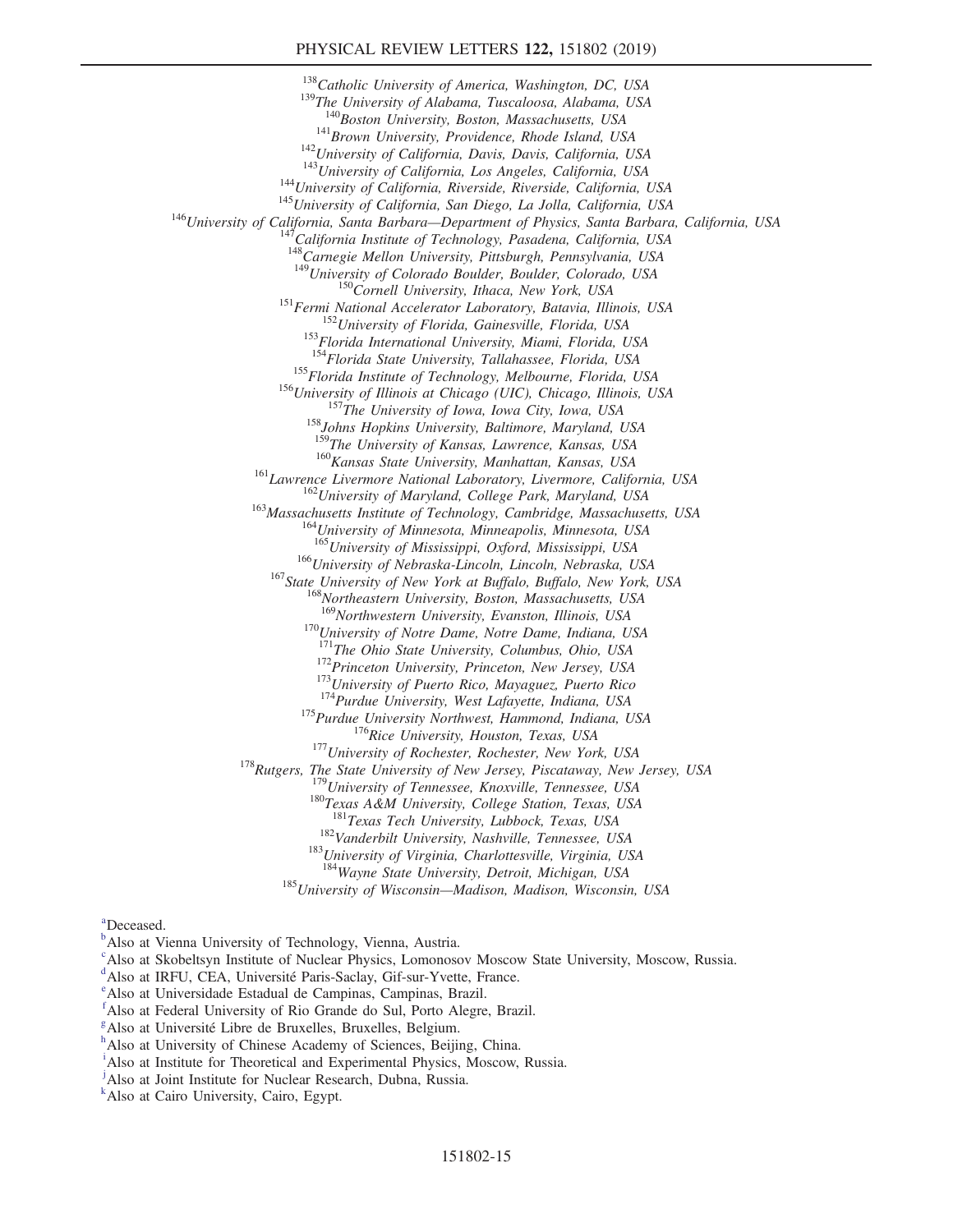- <span id="page-15-0"></span><sup>1</sup>A[l](#page-5-10)so at British University in Egypt, Cairo, Egypt.
- <span id="page-15-1"></span>mAlso at Fayoum University, El-Fayoum, Egypt.
- [n](#page-5-10) Also at Ain Shams University, Cairo, Egypt.
- <span id="page-15-2"></span><sup>[o](#page-5-11)</sup>Also at Purdue University, West Lafayette, Indiana, USA.
- <span id="page-15-3"></span><su[p](#page-5-12)>p</sup>Also at Université de Haute Alsace, Mulhouse, France.
- <span id="page-15-4"></span><sup>q</sup>Also at Tbilisi State University, Tbilisi, Georgia.
- <span id="page-15-5"></span><sup>[r](#page-6-2)</sup> Also at CERN, European Organization for Nuclear Research, Geneva, Switzerland.
- <span id="page-15-6"></span>[s](#page-6-3) Also at RWTH Aachen University, III. Physikalisches Institut A, Aachen, Germany.
- <span id="page-15-7"></span>[t](#page-6-4) Also at University of Hamburg, Hamburg, Germany.
- <span id="page-15-8"></span><s[u](#page-6-5)p>u</sup>Also at Brandenburg University of Technology, Cottbus, Germany.
- <span id="page-15-9"></span>[v](#page-6-0) Also at Institute of Physics, University of Debrecen, Debrecen, Hungary.
- <span id="page-15-10"></span>[w](#page-6-6)Also at Institute of Nuclear Research ATOMKI, Debrecen, Hungary.
- x Also at MTA-ELTE Lendület CMS Particle and Nuclear Physics Group, Eötvös Loránd University, Budapest, Hungary.
- <span id="page-15-11"></span>[y](#page-6-7) Also at IIT Bhubaneswar, Bhubaneswar, India.
- <span id="page-15-12"></span><sup>[z](#page-6-7)</sup>Also at Institute of Physics, Bhubaneswar, India.
- 
- <span id="page-15-14"></span><span id="page-15-13"></span><sup>[aa](#page-6-8)</sup>Also at Shoolini University, Solan, India.<br><sup>[bb](#page-6-8)</sup>Also at University of Visva-Bharati, Santiniketan, India.<br><sup>cc</sup>Also at Isfahan University of Technology, Isfahan, Iran.
- <span id="page-15-15"></span>
- <span id="page-15-16"></span><sup>[dd](#page-6-9)</sup> Also at Plasma Physics Research Center, Science and Research Branch, Islamic Azad University, Tehran, Iran.
- <span id="page-15-17"></span>[ee](#page-7-0)Also at Italian National Agency for New Technologies, Energy and Sustainable Economic Development, Bologna, Italy.
- <span id="page-15-18"></span><sup>[ff](#page-7-1)</sup> Also at Centro Siciliano di Fisica Nucleare e di Struttura Della Materia, Catania, Italy.<br><sup>88</sup> Also at Università degli Studi di Siena, Siena, Italy.<br><sup>[hh](#page-7-3)</sup> Also at Scuola Normale e Sezione dell'INFN, Pisa, Italy.<br><sup>[ii](#page-7-4)</sup>
- <span id="page-15-20"></span><span id="page-15-19"></span>
- <span id="page-15-21"></span>
- <span id="page-15-22"></span>
- 
- <span id="page-15-23"></span><sup>[kk](#page-7-6)</sup> Also at International Islamic University of Malaysia, Kuala Lumpur, Malaysia. <sup>11</sup> Also at Malaysian Nuclear Agency, MOSTI, Kajang, Malaysia.
- <span id="page-15-24"></span>
- <span id="page-15-26"></span>
- 
- <span id="page-15-31"></span><span id="page-15-27"></span>
- <span id="page-15-25"></span>[mm](#page-7-7) Also at Consejo Nacional de Ciencia y Tecnología, Mexico City, Mexico.<br>
<sup>[nn](#page-8-0)</sup> Also at Warsaw University of Technology, Institute of Electronic Systems, Warsaw, Poland.<br>
<sup>[oo](#page-8-1)</sup> Also at Institute for Nuclear Research, Moscow
- <span id="page-15-28"></span>
- <span id="page-15-29"></span>[rr](#page-8-3)Also at University of Florida, Gainesville, Florida, USA.
- <span id="page-15-32"></span>
- <span id="page-15-30"></span><sup>[ss](#page-8-2)</sup>Also at P.N. Lebedev Physical Institute, Moscow, Russia.<br><sup>tt</sup>Also at California Institute of Technology, Pasadena, California, USA.
- 
- <span id="page-15-35"></span><span id="page-15-34"></span>
- <span id="page-15-33"></span><sup>[uu](#page-8-5)</sup> Also at Budker Institute of Nuclear Physics, Novosibirsk, Russia.<br><sup>[vv](#page-8-6)</sup> Also at Faculty of Physics, University of Belgrade, Belgrade, Serbia.<br><sup>[ww](#page-8-7)</sup> Also at University of Belgrade, Faculty of Physics and Vinca Institute
- <span id="page-15-36"></span>
- <span id="page-15-37"></span>
- <span id="page-15-38"></span>
- <span id="page-15-39"></span><sup>[aaa](#page-8-11)</sup> Also at Stefan Meyer Institute for Subatomic Physics, Vienna, Austria.<br><sup>[bbb](#page-9-0)</sup> Also at Adiyaman University, Adiyaman, Turkey.<br><sup>[ccc](#page-9-1)</sup> Also at Şırnak University, Şırnak, Turkey.<br><sup>dd</sup> Also at Beykent University, Istanbul,
- <span id="page-15-40"></span>
- <span id="page-15-41"></span>
- <span id="page-15-42"></span>
- <span id="page-15-43"></span>
- <span id="page-15-44"></span>
- <span id="page-15-46"></span>
- <span id="page-15-45"></span><sup>[ggg](#page-9-3)</sup>Also at Piri Reis University, Istanbul, Turkey. [hhh](#page-9-0)<br>hhhAlso at Gaziosmanpasa University, Tokat, Turkey.
- <span id="page-15-47"></span>[iii](#page-9-4) Also at Ozyegin University, Istanbul, Turkey.<br>
<sup>jij</sup> Also at Izmir Institute of Technology, Izmir, Turkey.
- <span id="page-15-48"></span>
- <span id="page-15-49"></span> $\frac{k}{k}$ Also at Marmara University, Istanbul, Turkey.  $\frac{m}{k}$ Also at Kafkas University, Kars, Turkey.
- <span id="page-15-50"></span>
- <span id="page-15-52"></span>
- <span id="page-15-53"></span>
- 
- <span id="page-15-55"></span><span id="page-15-54"></span>
- <span id="page-15-51"></span>[mmm](#page-9-5) Also at Istanbul University, Faculty of Science, Istanbul, Turkey.<br> [nnn](#page-9-5) Also at Istanbul Bilgi University, Istanbul, Turkey.<br>
<sup>[ooo](#page-9-6)</sup> Also at Hacettepe University, Ankara, Turkey.<br>
<sup>[ppp](#page-9-7)</sup> Also at Rutherford Appleton Labor
- <span id="page-15-57"></span><span id="page-15-56"></span>
-